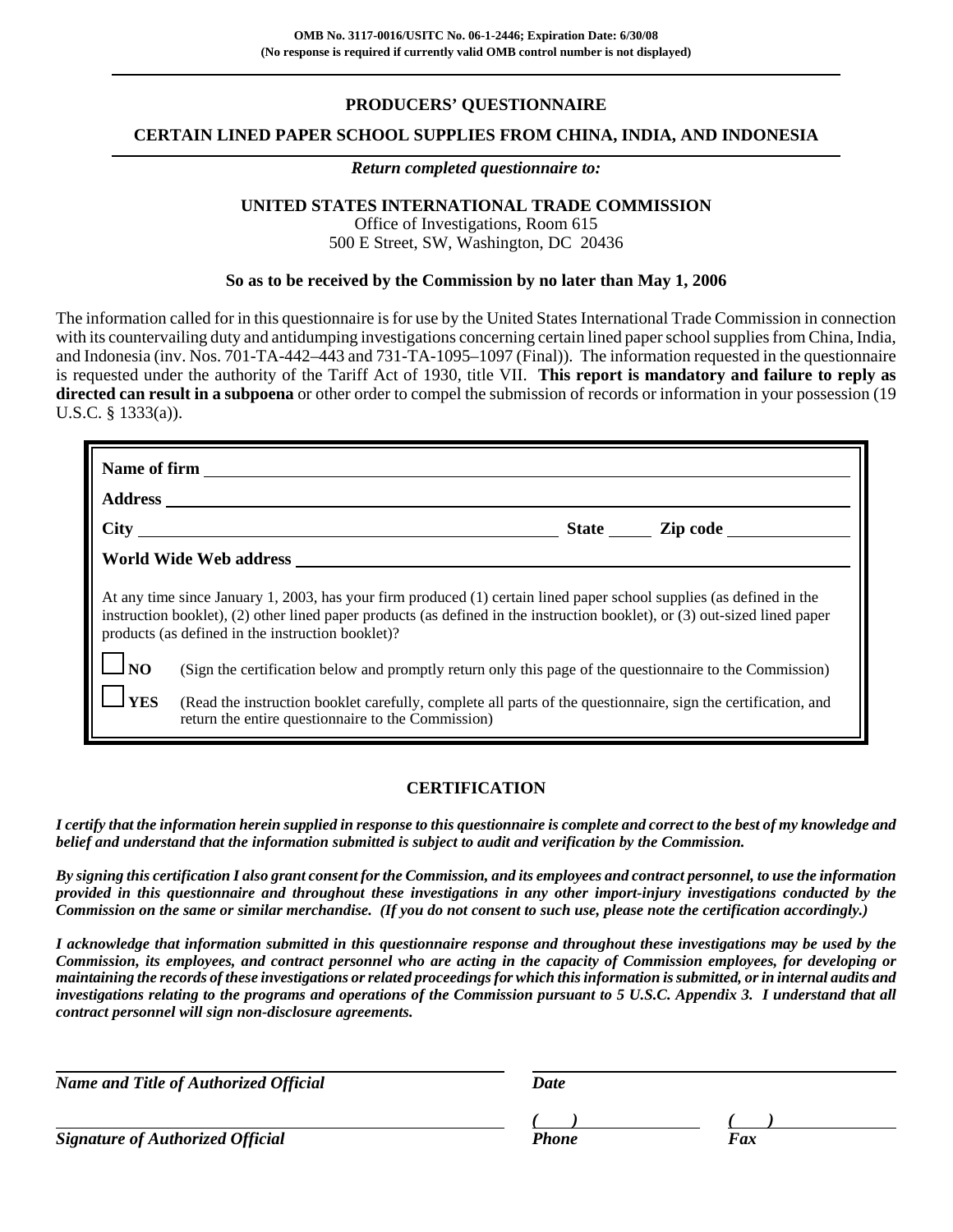#### **PART I.--GENERAL QUESTIONS**

The questions in this questionnaire have been reviewed with market participants to ensure that issues of concern are adequately addressed and that data requests are sufficient, meaningful, and as limited as possible. Public reporting burden for this questionnaire is estimated to average 50 hours per response, including the time for reviewing instructions, searching existing data sources, gathering the data needed, and completing and reviewing the questionnaire. Send comments regarding the accuracy of this burden estimate or any other aspect of this collection of information, including suggestions for reducing the burden, to the Office of Investigations, U.S. International Trade Commission, 500 E Street, SW, Washington, DC 20436.

I-1a. Please report below the actual number of hours required and the cost to your firm of preparing the reply to this questionnaire and completing the form.

hours dollars

- I-1b. We are interested in any comments you may have for improving this questionnaire in general or the clarity of specific questions. Please attach such comments to your response or send them to the above address.
- I-2. Provide the name and address of establishment(s) covered by this questionnaire (see page 3 of the instruction booklet for reporting guidelines). If your firm is publicly traded, please specify the stock exchange and trading symbol.
- I-3. Do you support or oppose the petition? Please explain. On China:  $\Box$  Support  $\Box$  Oppose  $\Box$  Take no position On India:  $\Box$  Support  $\Box$  Oppose  $\Box$  Take no position On Indonesia:  $\Box$  Support  $\Box$  Oppose  $\Box$  Take no position

As indicated at the top of the page, your response to this question will be treated as business proprietary. However, if the Commission's final determinations in the investigations are affirmative and antidumping and/or countervailing duties order are issued, the Commission, pursuant to section 754 of the Tariff Act of 1930 (the Continued Dumping and Subsidy Offset Act of 2000, or "Byrd Amendment"), will provide a list of firms supporting the petitions to the U.S. Customs and Border Protection for possible distribution of any antidumping and/or countervailing duties that may be collected. If you wish to waive business proprietary treatment of your response **to this question only** in order to make your position with respect to the petition public and allow inclusion of your firm on that list, indicate "yes" below.

 $\Box$  Yes  $\Box$  No, I do not wish my position on the petition to be made public. I acknowledge that a "No" answer may affect my ability to receive a distribution under this Act.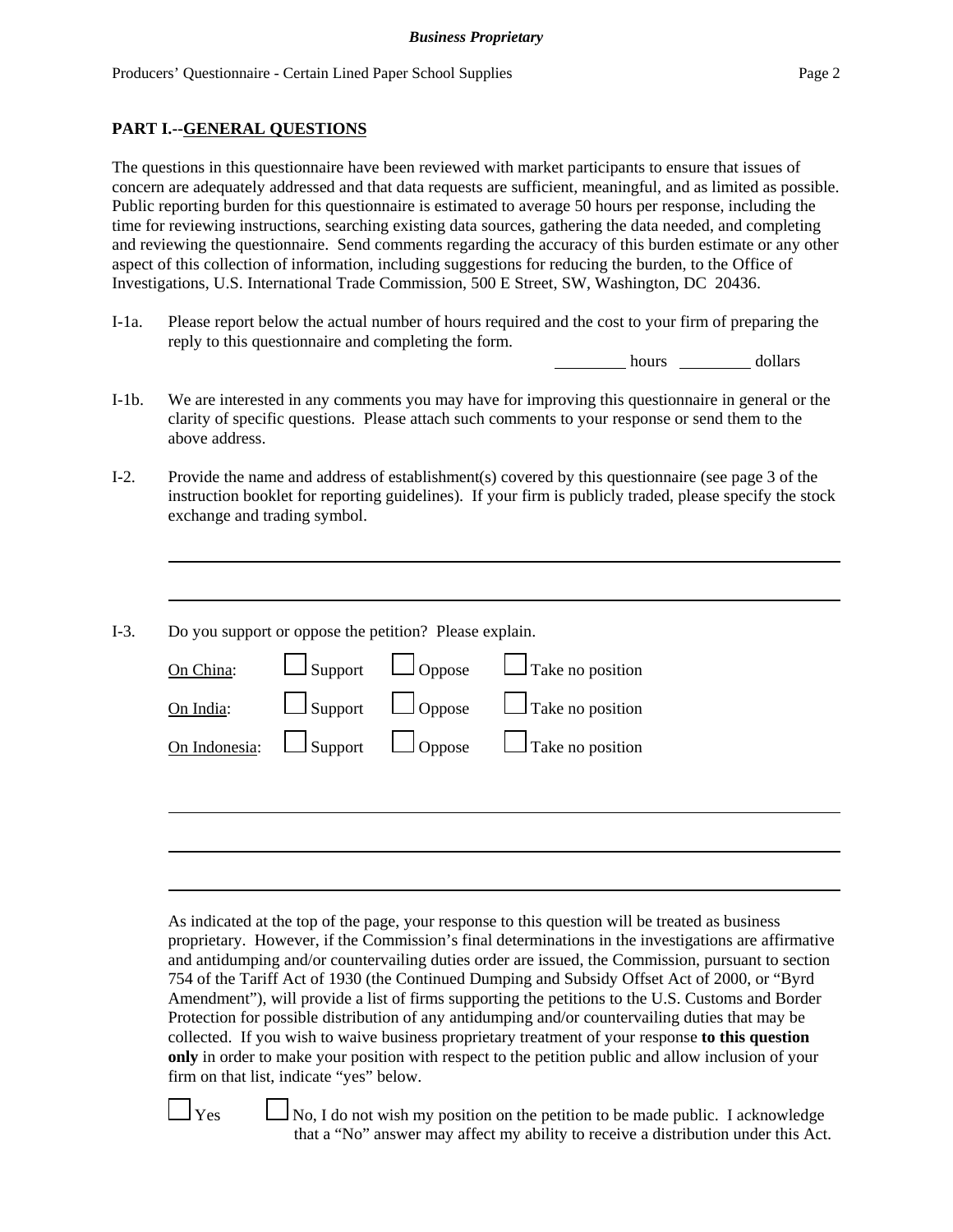# **PART I.--GENERAL QUESTIONS--***Continued*

| Is your firm owned, in whole or in part, by any other firm?<br>$\Box$ No | $\Box$ Yes--List the following information.                                                                                                                                                                                                                                                                                                                                                |                               |
|--------------------------------------------------------------------------|--------------------------------------------------------------------------------------------------------------------------------------------------------------------------------------------------------------------------------------------------------------------------------------------------------------------------------------------------------------------------------------------|-------------------------------|
| Firm name                                                                | <b>Address</b>                                                                                                                                                                                                                                                                                                                                                                             | <b>Extent of</b><br>ownership |
|                                                                          | Does your firm have any related firms, either domestic or foreign, which are engaged in<br>importing certain lined paper school supplies from China, India, or Indonesia into the United<br>States or which are engaged in exporting certain lined paper school supplies from China, India, or<br>Indonesia to the United States?<br>$\Box$ No $\Box$ Yes--List the following information. |                               |
| Firm name                                                                | Address                                                                                                                                                                                                                                                                                                                                                                                    | <b>Affiliation</b>            |
|                                                                          |                                                                                                                                                                                                                                                                                                                                                                                            |                               |
| $1_{\rm No}$                                                             | Does your firm have any related firms, either domestic or foreign, which are engaged in the<br>production of (1) certain lined paper school supplies ("CLPSS"), (2) other lined paper products<br>("OLPP"), or (3) out-sized lined paper products ("OSLPP")?<br>$\perp$ Yes--List the following information.                                                                               |                               |
| Firm name                                                                | <b>Address</b>                                                                                                                                                                                                                                                                                                                                                                             | <b>Affiliation</b>            |
|                                                                          | Since January 1, 2003, has your firm acted as a broker, sales representative, middleman, agent,<br>etc. for foreign firms that produce certain lined paper school supplies; i.e., does your firm arrange<br>for direct imports by U.S. customers of certain lined paper school supplies produced by foreign                                                                                |                               |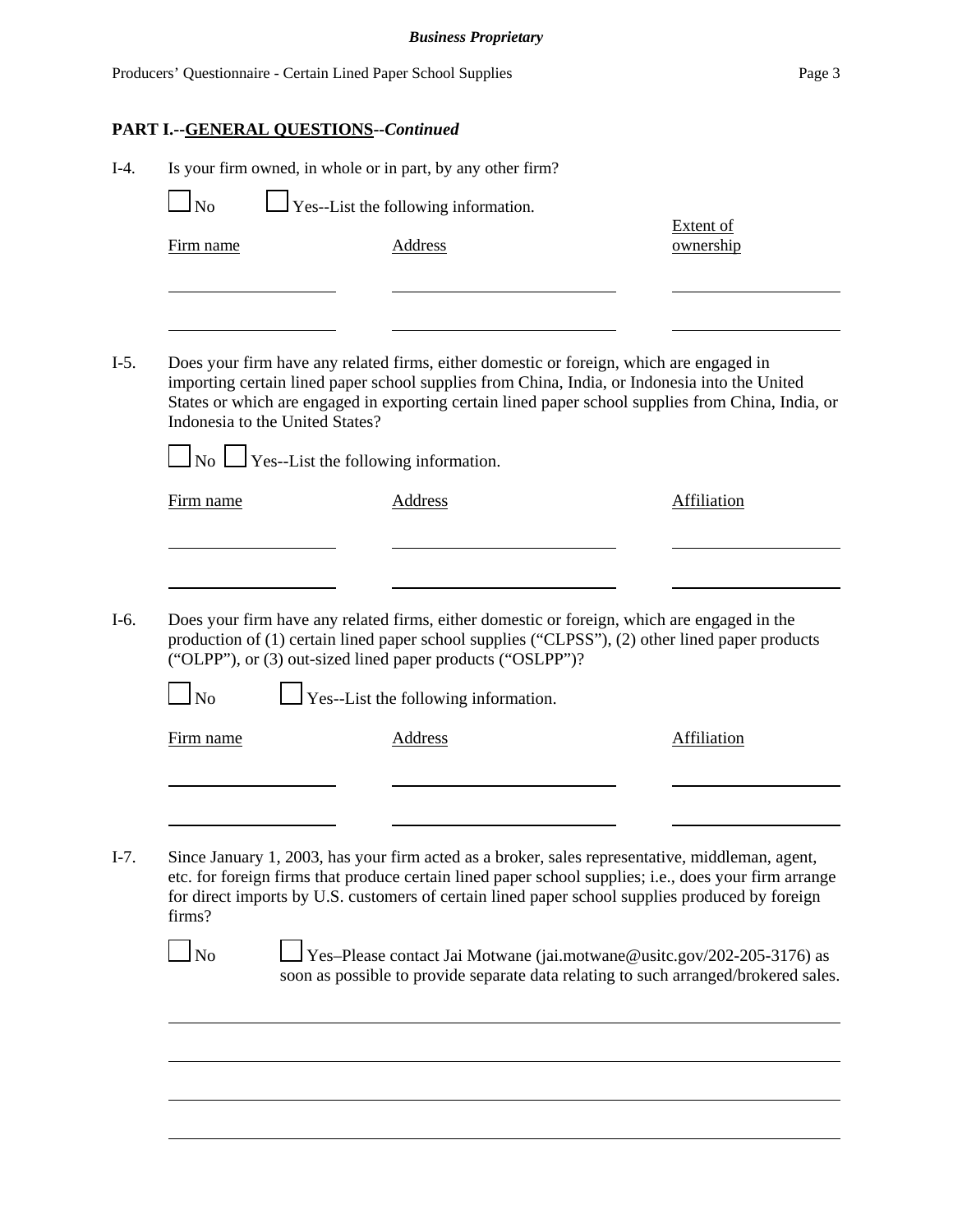# **PART II.--TRADE AND RELATED INFORMATION**

Further information on this part of the questionnaire can be obtained from Jai Motwane (202-205-3176 or jai.motwane@usitc.gov). **Supply all data requested on a calendar-year basis.**

II-1. Who should be contacted regarding the requested trade and related information?

|         | Company contact:                                                     |                |                                      |         |                                                                                                                                                                                                                                                                                                                                                                                                        |         |
|---------|----------------------------------------------------------------------|----------------|--------------------------------------|---------|--------------------------------------------------------------------------------------------------------------------------------------------------------------------------------------------------------------------------------------------------------------------------------------------------------------------------------------------------------------------------------------------------------|---------|
|         |                                                                      | Name and title |                                      |         |                                                                                                                                                                                                                                                                                                                                                                                                        |         |
|         |                                                                      | Phone No.      |                                      |         | E-mail address                                                                                                                                                                                                                                                                                                                                                                                         |         |
| $II-2.$ | or $(3)$ OSLPP?                                                      |                |                                      |         | Since January 1, 2003, has your firm experienced any plant openings, relocations, expansions,<br>acquisitions, consolidations, closures, or prolonged shutdowns because of strikes or equipment<br>failure; curtailment of production because of shortages of materials; or any other change in the<br>character of your operations or organization relating to the production of (1) CLPSS, (2) OLPP, |         |
|         | $1_{\mathrm{No}}$                                                    |                |                                      |         | Yes--Supply details as to the time, nature, and significance of such changes.                                                                                                                                                                                                                                                                                                                          |         |
|         |                                                                      |                |                                      |         |                                                                                                                                                                                                                                                                                                                                                                                                        |         |
|         |                                                                      |                |                                      |         |                                                                                                                                                                                                                                                                                                                                                                                                        |         |
| $II-3.$ | production of certain lined paper school supplies?<br>N <sub>0</sub> |                | Yes--List the following information. |         | Does your firm produce other products on the same equipment and machinery used in the                                                                                                                                                                                                                                                                                                                  |         |
|         |                                                                      |                |                                      |         | Basis for allocation of capacity data (e.g., sales): ____________________________                                                                                                                                                                                                                                                                                                                      |         |
|         |                                                                      |                |                                      |         | Other products produced on same equipment and share of total production in 2005 (in percent):                                                                                                                                                                                                                                                                                                          |         |
|         | Product                                                              |                | Percent                              | Product |                                                                                                                                                                                                                                                                                                                                                                                                        | Percent |
|         | Certain lined paper school<br>supplies                               |                |                                      |         |                                                                                                                                                                                                                                                                                                                                                                                                        |         |
|         | Other lined paper products                                           |                |                                      |         |                                                                                                                                                                                                                                                                                                                                                                                                        |         |
|         | Out-sized lined paper products                                       |                |                                      |         |                                                                                                                                                                                                                                                                                                                                                                                                        |         |
| $II-4.$ |                                                                      |                |                                      |         | Please describe the constraint(s) that set the limit(s) on your production capabilities.                                                                                                                                                                                                                                                                                                               |         |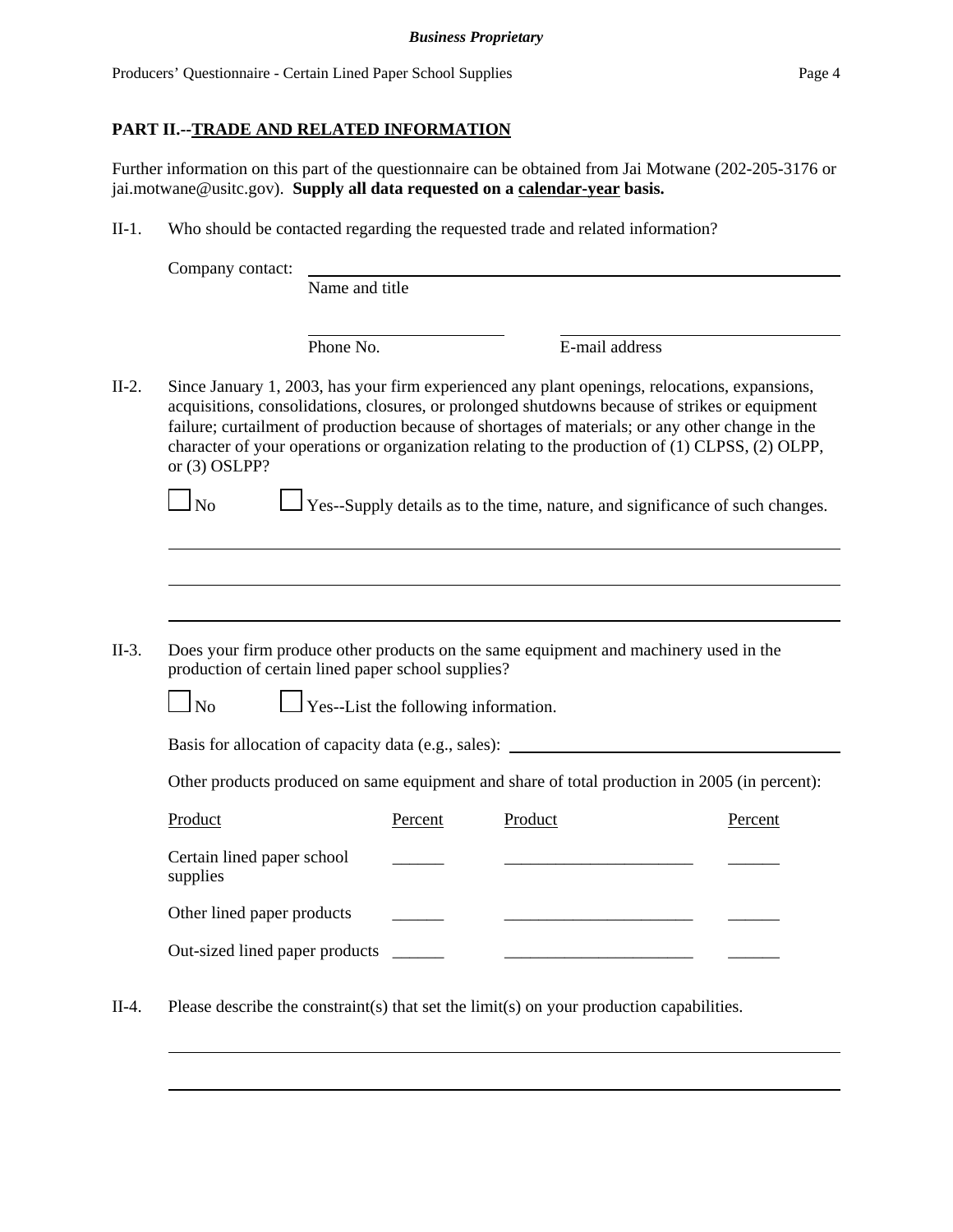#### **PART II.--TRADE AND RELATED INFORMATION--***Continued*

II-5. Does your firm produce other products using the same production and related workers employed to produce certain lined paper school supplies?

 $\Box$  Yes--List the following information.

Basis for allocation of employment data (e.g., sales):

Products produced using the same workers and share of total production in 2005 (in percent):

| Product                                | Percent | Product | Percent |
|----------------------------------------|---------|---------|---------|
| Certain lined paper school<br>supplies |         |         |         |
| Other lined paper products             |         |         |         |
| Out-sized lined paper products         |         |         |         |

II-6. Please identify the types of lined paper products produced by your firm. Indicate the percentage of your firm's total sales of lined paper products (by value) accounted for by each product in 2005.

| <b>Product</b>                  | <b>Share of 2005</b><br>sales value $(\% )$ |
|---------------------------------|---------------------------------------------|
| Certain lined paper products:   |                                             |
|                                 |                                             |
|                                 |                                             |
|                                 |                                             |
|                                 | <b>Contract Contract Contract</b>           |
|                                 |                                             |
|                                 |                                             |
| Other lined paper products:     |                                             |
|                                 |                                             |
|                                 |                                             |
|                                 |                                             |
|                                 |                                             |
|                                 |                                             |
| Out-sized lined paper products: |                                             |
|                                 |                                             |
|                                 |                                             |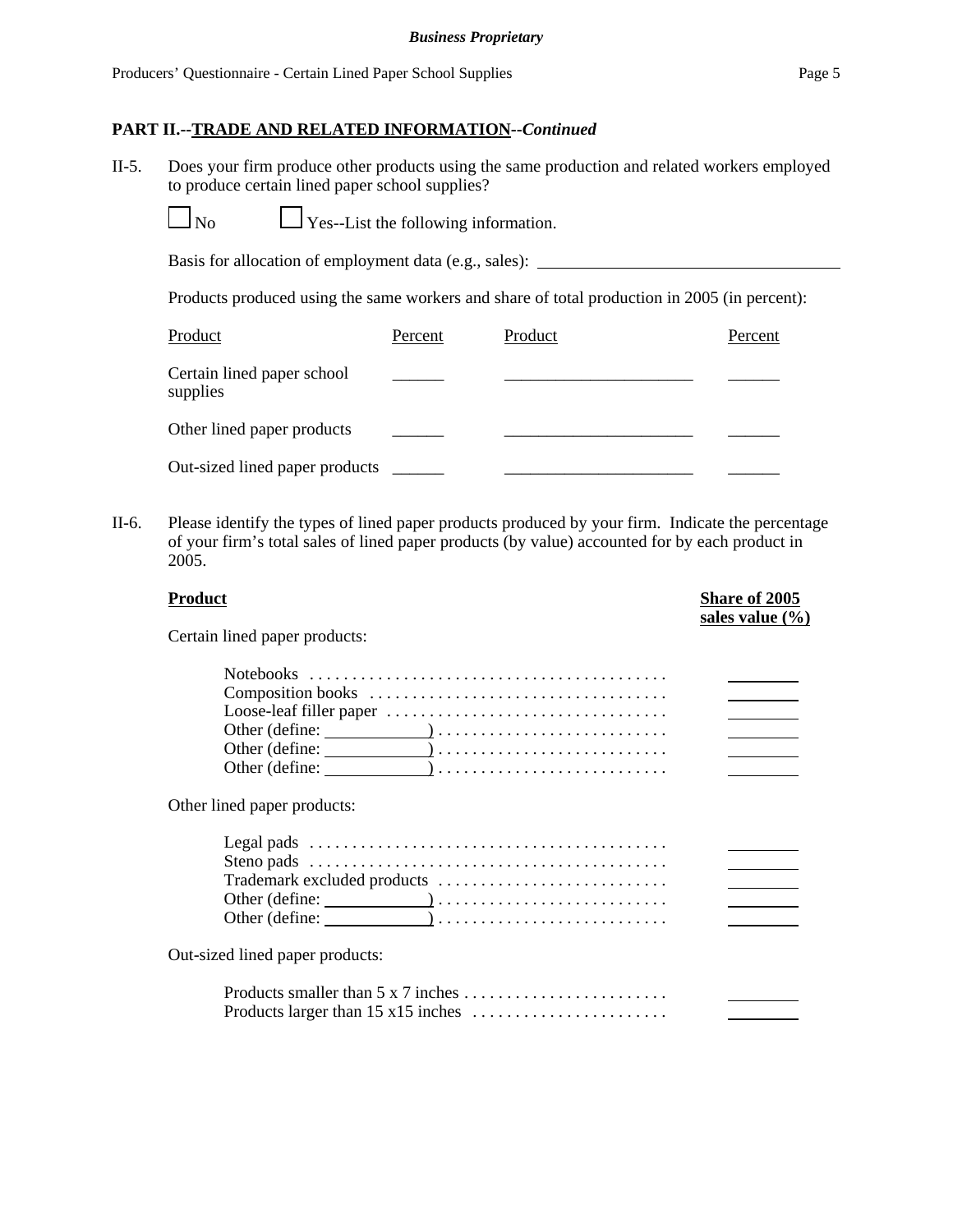# **PART II.--TRADE AND RELATED INFORMATION--***Continued*

| $II-7.$  | $\Box$ No              | Does your firm produce loose-leaf filler paper?<br>□ Yes–Please indicate the most common package size sold by your firm (e.g.,<br>150-count, 300-count, etc.)                                                                                                                                                                                                      |
|----------|------------------------|--------------------------------------------------------------------------------------------------------------------------------------------------------------------------------------------------------------------------------------------------------------------------------------------------------------------------------------------------------------------|
| $II-8.$  |                        | Since January 1, 2003, has your firm (or any member of your organization) filed an application                                                                                                                                                                                                                                                                     |
|          | $\Box$ No              | for Trade Adjustment Assistance (TAA) relating to the production of CLPSS, OLPP, or OSLPP?<br>Yes--Please describe the nature and outcome of your firm or member's<br>application. If available, attach a copy of your application and any<br>correspondence from TAA administrators.                                                                              |
|          |                        |                                                                                                                                                                                                                                                                                                                                                                    |
|          |                        |                                                                                                                                                                                                                                                                                                                                                                    |
| II-9.    |                        | Since January 1, 2003, has your firm been involved in a toll agreement (see definition in the<br>instruction booklet) regarding the production of CLPSS, OLPP, or OSLPP?                                                                                                                                                                                           |
|          | $\Box$ No              |                                                                                                                                                                                                                                                                                                                                                                    |
| $II-10.$ | $\overline{\text{No}}$ | Does your firm produce CLPSS, OLPP, or OSLPP in a foreign trade zone (FTZ)?                                                                                                                                                                                                                                                                                        |
| $II-11.$ | $\Box$ No              | Since January 1, 2003, has your firm imported CLPSS, OLPP, or OSLPP?<br>Yes--COMPLETE AND RETURN THE ENCLOSED<br><b>IMPORTERS' QUESTIONNAIRE</b>                                                                                                                                                                                                                   |
|          |                        | NOTE: THIS QUESTIONNAIRE ASKS THAT YOUR FIRM REPORT TRADE AND RELATED<br>INFORMATION ON THE BASIS OF UNITS. A "UNIT" (OR "EACH") IS ONE NOTEBOOK, ONE<br>PAD, OR ONE PACKAGE OF FILLER PAPER. NOTEBOOKS OR PADS SOLD IN WRAPPED<br>PACKAGES OF THREE OR FIVE, FOR INSTANCE, SHOULD BE REPORTED AS THREE OR<br>FIVE UNITS, RESPECTIVELY, NOT AS ONE. PLEASE CONTACT |

*JAI.MOTWANE@USITC.GOV (202-205-3176) SHOULD YOU HAVE ANY QUESTIONS IN THIS REGARD.*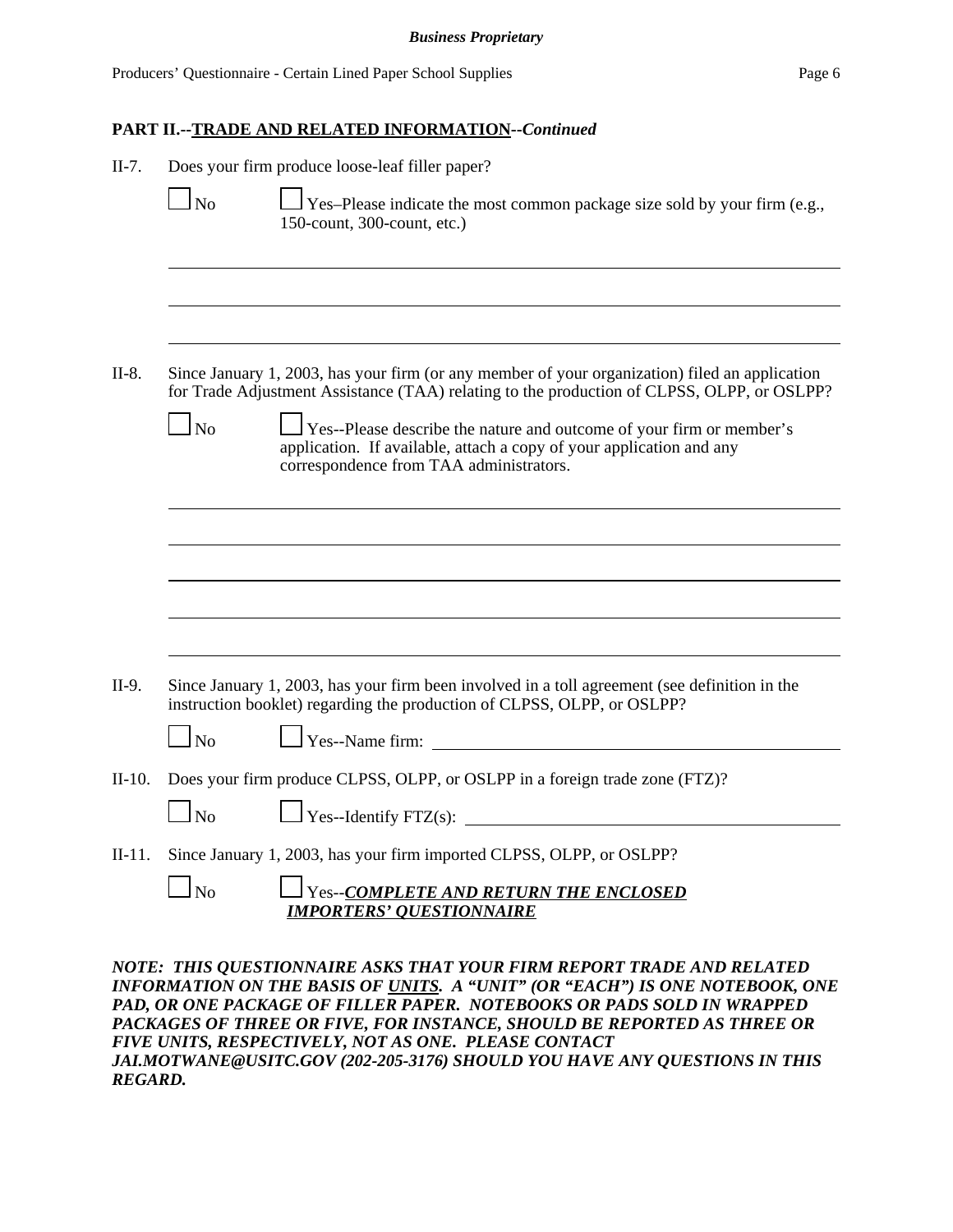II-12. Report your firm's production capacity, production, shipments, inventories, and employment related to the production of (1) certain lined paper school supplies, (2) other lined paper products, and (3) out-sized lined paper products in your U.S. establishment(s) during the specified periods. (See definitions in the instruction booklet.) Please report separately for each of the three product categories. (Copy this page as necessary).

Certain lined paper school supplies.  $\Box$  Other lined paper products.  $\Box$  Out-sized lined paper products.

 $\Gamma$ 

| (Quantity in 1,000 units, value in \$1,000)                                                                                                                                                                                                                                                                                                                                                                                                                                                                                                                                                                                     |                       |      |      |  |  |
|---------------------------------------------------------------------------------------------------------------------------------------------------------------------------------------------------------------------------------------------------------------------------------------------------------------------------------------------------------------------------------------------------------------------------------------------------------------------------------------------------------------------------------------------------------------------------------------------------------------------------------|-----------------------|------|------|--|--|
| <b>Item</b>                                                                                                                                                                                                                                                                                                                                                                                                                                                                                                                                                                                                                     | <b>Calendar years</b> |      |      |  |  |
|                                                                                                                                                                                                                                                                                                                                                                                                                                                                                                                                                                                                                                 | 2003                  | 2004 | 2005 |  |  |
| <b>AVERAGE PRODUCTION CAPACITY<sup>1</sup></b> (quantity)                                                                                                                                                                                                                                                                                                                                                                                                                                                                                                                                                                       |                       |      |      |  |  |
| <b>BEGINNING-OF-PERIOD INVENTORIES (quantity)</b>                                                                                                                                                                                                                                                                                                                                                                                                                                                                                                                                                                               |                       |      |      |  |  |
| <b>PRODUCTION</b> (quantity)                                                                                                                                                                                                                                                                                                                                                                                                                                                                                                                                                                                                    |                       |      |      |  |  |
| <b>U.S. SHIPMENTS:</b>                                                                                                                                                                                                                                                                                                                                                                                                                                                                                                                                                                                                          |                       |      |      |  |  |
| <b>Commercial shipments:</b>                                                                                                                                                                                                                                                                                                                                                                                                                                                                                                                                                                                                    |                       |      |      |  |  |
| Quantity of commercial shipments                                                                                                                                                                                                                                                                                                                                                                                                                                                                                                                                                                                                |                       |      |      |  |  |
| Value of commercial shipments                                                                                                                                                                                                                                                                                                                                                                                                                                                                                                                                                                                                   |                       |      |      |  |  |
| Internal consumption:                                                                                                                                                                                                                                                                                                                                                                                                                                                                                                                                                                                                           |                       |      |      |  |  |
| Quantity of internal consumption                                                                                                                                                                                                                                                                                                                                                                                                                                                                                                                                                                                                |                       |      |      |  |  |
| Value <sup>2</sup> of internal consumption                                                                                                                                                                                                                                                                                                                                                                                                                                                                                                                                                                                      |                       |      |      |  |  |
| Transfers to related firms:                                                                                                                                                                                                                                                                                                                                                                                                                                                                                                                                                                                                     |                       |      |      |  |  |
| Quantity of transfers to related firms                                                                                                                                                                                                                                                                                                                                                                                                                                                                                                                                                                                          |                       |      |      |  |  |
| Value <sup>2</sup> of transfers to related firms                                                                                                                                                                                                                                                                                                                                                                                                                                                                                                                                                                                |                       |      |      |  |  |
| <b>EXPORT SHIPMENTS:3</b>                                                                                                                                                                                                                                                                                                                                                                                                                                                                                                                                                                                                       |                       |      |      |  |  |
| Quantity of export shipments                                                                                                                                                                                                                                                                                                                                                                                                                                                                                                                                                                                                    |                       |      |      |  |  |
| Value of export shipments                                                                                                                                                                                                                                                                                                                                                                                                                                                                                                                                                                                                       |                       |      |      |  |  |
| END-OF-PERIOD INVENTORIES <sup>4</sup> (quantity)                                                                                                                                                                                                                                                                                                                                                                                                                                                                                                                                                                               |                       |      |      |  |  |
| <b>U.S. SHIPMENTS TO DISTRIBUTORS (quantity)</b>                                                                                                                                                                                                                                                                                                                                                                                                                                                                                                                                                                                |                       |      |      |  |  |
| <b>U.S. SHIPMENTS TO RETAILERS (quantity)</b>                                                                                                                                                                                                                                                                                                                                                                                                                                                                                                                                                                                   |                       |      |      |  |  |
| <b>U.S. SHIPMENTS TO END USERS (quantity)</b>                                                                                                                                                                                                                                                                                                                                                                                                                                                                                                                                                                                   |                       |      |      |  |  |
| <b>AVERAGE NUMBER OF PRWS</b>                                                                                                                                                                                                                                                                                                                                                                                                                                                                                                                                                                                                   |                       |      |      |  |  |
| HOURS WORKED BY PRWs (1,000 hours)                                                                                                                                                                                                                                                                                                                                                                                                                                                                                                                                                                                              |                       |      |      |  |  |
| <b>WAGES PAID TO PRWs (value)</b>                                                                                                                                                                                                                                                                                                                                                                                                                                                                                                                                                                                               |                       |      |      |  |  |
| <sup>1</sup> The production capacity (see definitions in instruction booklet) reported is based on operating ____ hours per week,<br>weeks<br>per year. Please describe the methodology used to calculate production capacity, and explain any changes in reported capacity (use<br>additional pages as necessary).<br><sup>2</sup> Internal consumption and transfers to related firms must be valued at fair market value. In the event that you use a different basis for<br>valuing these transactions, please specify that basis (e.g., cost, cost plus, etc.) and provide value data using that basis for 2003, 2004, and |                       |      |      |  |  |
| 2005 below:<br><sup>3</sup> Identify your principal export markets:<br>4 Reconciliation of data.--Please note that the quantities reported above should reconcile as follows: beginning-of-period inventories,                                                                                                                                                                                                                                                                                                                                                                                                                  |                       |      |      |  |  |
| plus production, less total shipments, equals end-of-period inventories. Do the data reported reconcile?<br>No--Please explain:<br>Yes                                                                                                                                                                                                                                                                                                                                                                                                                                                                                          |                       |      |      |  |  |

٦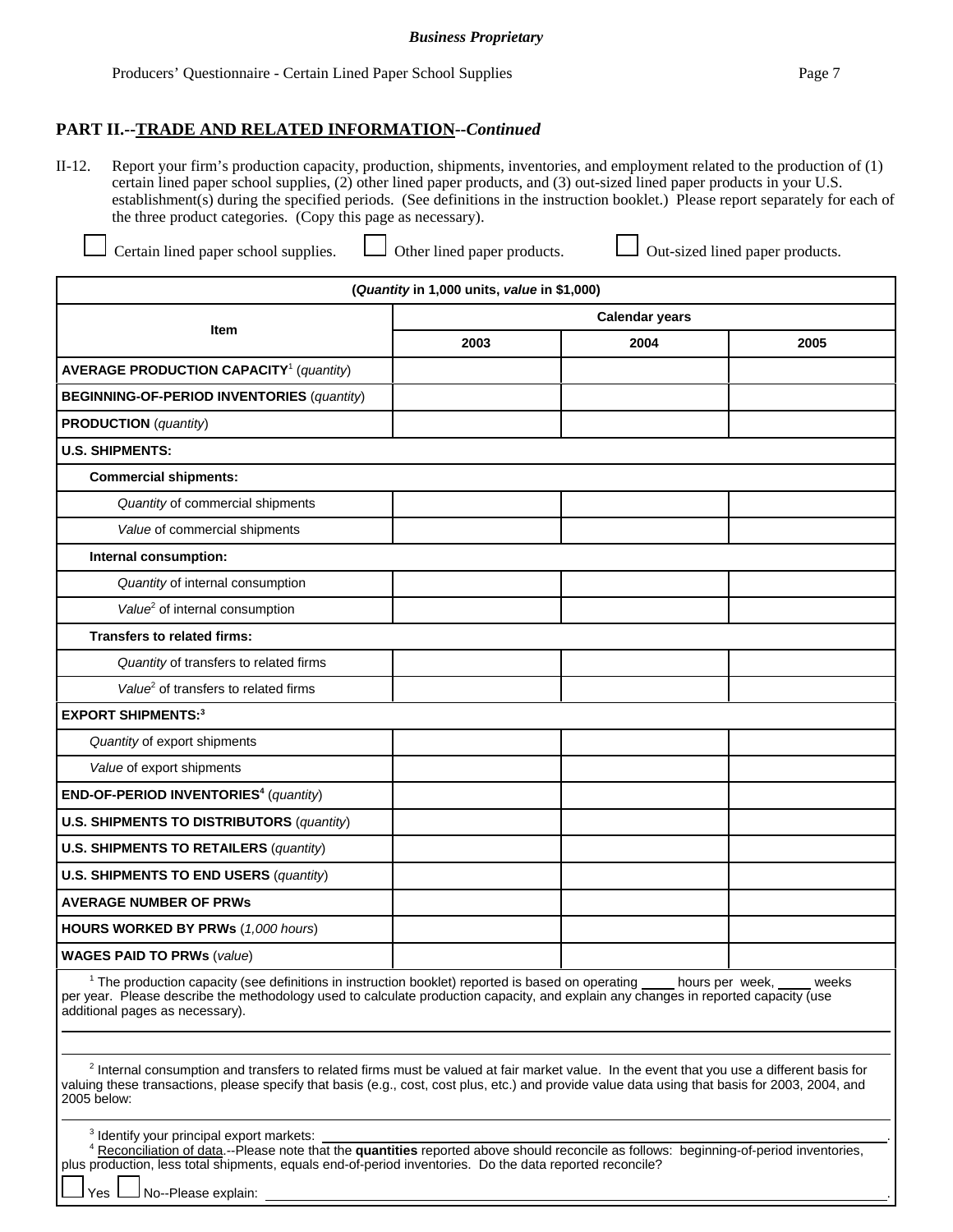## **PART II.--TRADE AND RELATED INFORMATION--***Continued*

- II-13. If you reported transfers to related firms in question II-12, please indicate the nature of the relationship between your firm and the related firms (e.g., joint venture, wholly owned subsidiary), whether the transfers were priced at market value or by a non-market formula, whether your firm retained marketing rights to all transfers, and whether the related firms also processed inputs from sources other than your firm.
- II-14. Please report your firm's capacity and production for lined paper products for the following sixmonth periods:

| Quantity (1,000 units)               |           |           |           |           |           |           |  |
|--------------------------------------|-----------|-----------|-----------|-----------|-----------|-----------|--|
|                                      | 2003      |           | 2004      |           | 2005      |           |  |
| <b>Product</b>                       | Jan.-June | July-Dec. | Jan.-June | July-Dec. | Jan.-June | July-Dec. |  |
| Certain lined paper school supplies: |           |           |           |           |           |           |  |
| Capacity                             |           |           |           |           |           |           |  |
| Production                           |           |           |           |           |           |           |  |
| Other lined paper products:          |           |           |           |           |           |           |  |
| Capacity                             |           |           |           |           |           |           |  |
| Production                           |           |           |           |           |           |           |  |
| Out-sized lined paper products:      |           |           |           |           |           |           |  |
| Capacity                             |           |           |           |           |           |           |  |
| Production                           |           |           |           |           |           |           |  |
| All lined paper products (total):    |           |           |           |           |           |           |  |
| Capacity                             |           |           |           |           |           |           |  |
| Production                           |           |           |           |           |           |           |  |

II-15. Does your firm produce fashion notebooks (as defined in the instruction booklet)?

 $\Box$  No  $\Box$  Yes–Please provide the data requested on the following page for your firm's production, shipments, employment, revenues, and expenses relating to your U.S. operations on fashion notebooks.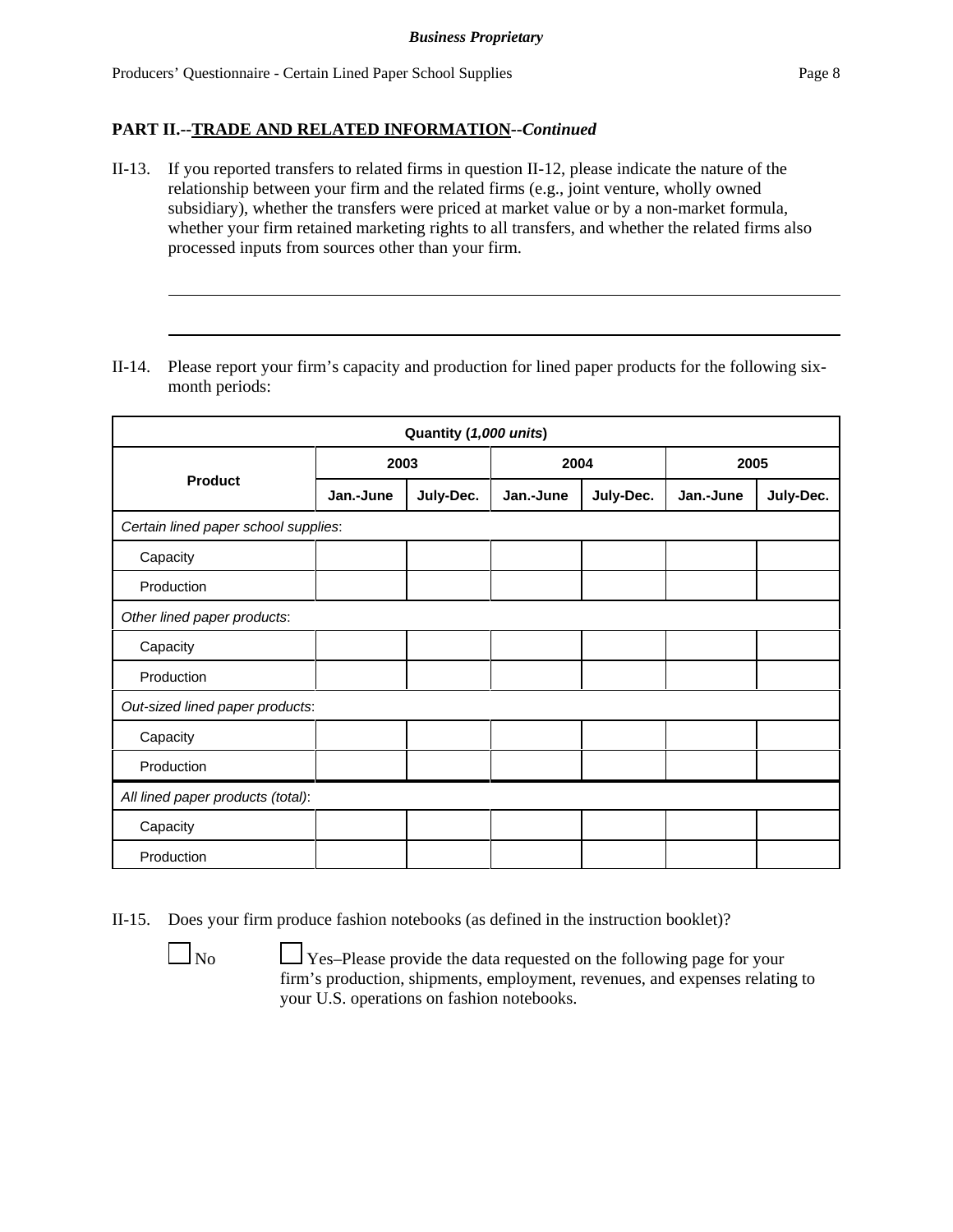# **PART II.--TRADE AND RELATED INFORMATION--***Continued*

II-16. Report the following data relating to your firm's U.S. operations on fashion notebooks.

|      | <b>Calendar years</b> |                                                                                                                                                                                                                                                                                                                                                                                                                                                                                                                                                                                                                                   |
|------|-----------------------|-----------------------------------------------------------------------------------------------------------------------------------------------------------------------------------------------------------------------------------------------------------------------------------------------------------------------------------------------------------------------------------------------------------------------------------------------------------------------------------------------------------------------------------------------------------------------------------------------------------------------------------|
|      |                       |                                                                                                                                                                                                                                                                                                                                                                                                                                                                                                                                                                                                                                   |
| 2003 | 2004                  | 2005                                                                                                                                                                                                                                                                                                                                                                                                                                                                                                                                                                                                                              |
|      |                       |                                                                                                                                                                                                                                                                                                                                                                                                                                                                                                                                                                                                                                   |
|      |                       |                                                                                                                                                                                                                                                                                                                                                                                                                                                                                                                                                                                                                                   |
|      |                       |                                                                                                                                                                                                                                                                                                                                                                                                                                                                                                                                                                                                                                   |
|      |                       |                                                                                                                                                                                                                                                                                                                                                                                                                                                                                                                                                                                                                                   |
|      |                       |                                                                                                                                                                                                                                                                                                                                                                                                                                                                                                                                                                                                                                   |
|      |                       |                                                                                                                                                                                                                                                                                                                                                                                                                                                                                                                                                                                                                                   |
|      |                       |                                                                                                                                                                                                                                                                                                                                                                                                                                                                                                                                                                                                                                   |
|      |                       |                                                                                                                                                                                                                                                                                                                                                                                                                                                                                                                                                                                                                                   |
|      |                       |                                                                                                                                                                                                                                                                                                                                                                                                                                                                                                                                                                                                                                   |
|      |                       |                                                                                                                                                                                                                                                                                                                                                                                                                                                                                                                                                                                                                                   |
|      |                       |                                                                                                                                                                                                                                                                                                                                                                                                                                                                                                                                                                                                                                   |
|      |                       |                                                                                                                                                                                                                                                                                                                                                                                                                                                                                                                                                                                                                                   |
|      |                       |                                                                                                                                                                                                                                                                                                                                                                                                                                                                                                                                                                                                                                   |
|      |                       |                                                                                                                                                                                                                                                                                                                                                                                                                                                                                                                                                                                                                                   |
|      |                       |                                                                                                                                                                                                                                                                                                                                                                                                                                                                                                                                                                                                                                   |
|      |                       |                                                                                                                                                                                                                                                                                                                                                                                                                                                                                                                                                                                                                                   |
|      |                       |                                                                                                                                                                                                                                                                                                                                                                                                                                                                                                                                                                                                                                   |
|      |                       |                                                                                                                                                                                                                                                                                                                                                                                                                                                                                                                                                                                                                                   |
|      |                       |                                                                                                                                                                                                                                                                                                                                                                                                                                                                                                                                                                                                                                   |
|      |                       |                                                                                                                                                                                                                                                                                                                                                                                                                                                                                                                                                                                                                                   |
|      |                       |                                                                                                                                                                                                                                                                                                                                                                                                                                                                                                                                                                                                                                   |
|      |                       |                                                                                                                                                                                                                                                                                                                                                                                                                                                                                                                                                                                                                                   |
|      |                       |                                                                                                                                                                                                                                                                                                                                                                                                                                                                                                                                                                                                                                   |
|      |                       |                                                                                                                                                                                                                                                                                                                                                                                                                                                                                                                                                                                                                                   |
|      |                       |                                                                                                                                                                                                                                                                                                                                                                                                                                                                                                                                                                                                                                   |
|      |                       |                                                                                                                                                                                                                                                                                                                                                                                                                                                                                                                                                                                                                                   |
|      |                       |                                                                                                                                                                                                                                                                                                                                                                                                                                                                                                                                                                                                                                   |
|      |                       |                                                                                                                                                                                                                                                                                                                                                                                                                                                                                                                                                                                                                                   |
|      |                       |                                                                                                                                                                                                                                                                                                                                                                                                                                                                                                                                                                                                                                   |
|      |                       | <sup>1</sup> Sales to related firms (including internal consumption and transfers) must be valued at fair market value.<br><sup>3</sup> Reconciliation of data.--Please note that the quantities reported above should reconcile as follows: beginning-of-period<br>inventories, plus production, less total shipments, equals end-of-period inventories. Do the data reported reconcile?<br>No--Please explain: <u>contract and contract and contract and contract and contract and contract and contract and contract and contract and contract and contract and contract and contract and contract and contract and contra</u> |

<sup>5</sup> Including internal consumption and transfers to related firms and net of discounts, returns, allowances, and prepaid freight.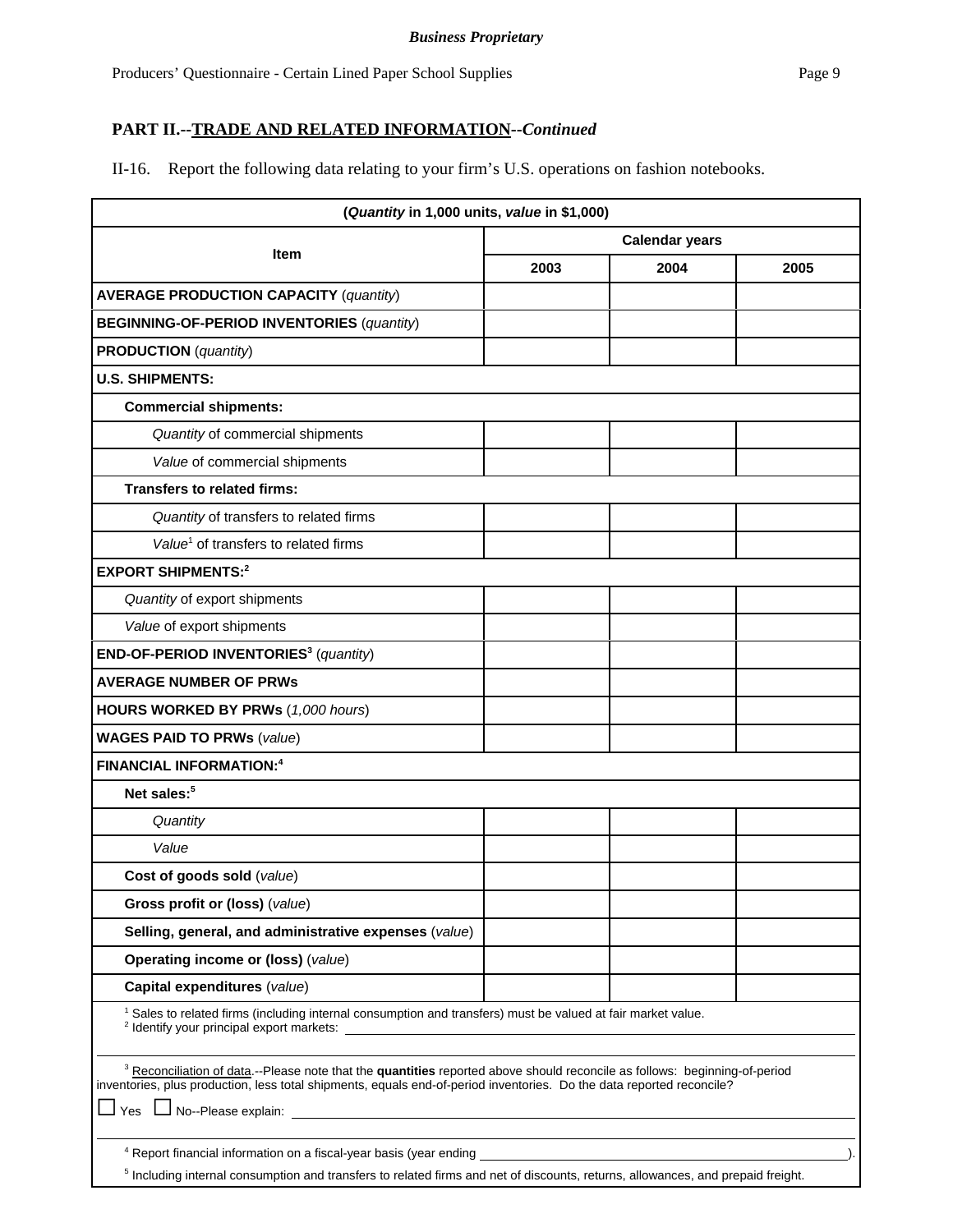# **PART II.--TRADE AND RELATED INFORMATION--***Continued*

II-17. Other than direct imports, has your firm otherwise purchased certain lined paper school supplies since January 1, 2003? (See definitions in the instruction booklet.)

 $\Box$  No  $\Box$  Yes--Report such purchases below for the specified periods.<sup>1</sup>

| (Quantity in 1,000 units, value in \$1,000)                                                                                                                                         |                                                                                                               |                       |      |  |  |
|-------------------------------------------------------------------------------------------------------------------------------------------------------------------------------------|---------------------------------------------------------------------------------------------------------------|-----------------------|------|--|--|
| Item                                                                                                                                                                                |                                                                                                               | <b>Calendar years</b> |      |  |  |
|                                                                                                                                                                                     | 2003                                                                                                          | 2004                  | 2005 |  |  |
| PURCHASES FROM U.S. IMPORTERS <sup>2</sup> OF PRODUCT FROM--                                                                                                                        |                                                                                                               |                       |      |  |  |
| <b>CHINA:</b>                                                                                                                                                                       |                                                                                                               |                       |      |  |  |
| Quantity                                                                                                                                                                            |                                                                                                               |                       |      |  |  |
| Value                                                                                                                                                                               |                                                                                                               |                       |      |  |  |
| <b>INDIA:</b>                                                                                                                                                                       |                                                                                                               |                       |      |  |  |
| Quantity                                                                                                                                                                            |                                                                                                               |                       |      |  |  |
| Value                                                                                                                                                                               |                                                                                                               |                       |      |  |  |
| <b>INDONESIA:</b>                                                                                                                                                                   |                                                                                                               |                       |      |  |  |
| Quantity                                                                                                                                                                            |                                                                                                               |                       |      |  |  |
| Value                                                                                                                                                                               |                                                                                                               |                       |      |  |  |
| <b>BRAZIL:</b>                                                                                                                                                                      |                                                                                                               |                       |      |  |  |
| Quantity                                                                                                                                                                            |                                                                                                               |                       |      |  |  |
| Value                                                                                                                                                                               |                                                                                                               |                       |      |  |  |
| <b>ALL OTHER COUNTRIES:</b>                                                                                                                                                         |                                                                                                               |                       |      |  |  |
| Quantity                                                                                                                                                                            |                                                                                                               |                       |      |  |  |
| Value                                                                                                                                                                               |                                                                                                               |                       |      |  |  |
| PURCHASES FROM DOMESTIC PRODUCERS:2                                                                                                                                                 |                                                                                                               |                       |      |  |  |
| Quantity                                                                                                                                                                            |                                                                                                               |                       |      |  |  |
| Value                                                                                                                                                                               |                                                                                                               |                       |      |  |  |
| PURCHASES FROM OTHER SOURCES:2                                                                                                                                                      |                                                                                                               |                       |      |  |  |
| Quantity                                                                                                                                                                            |                                                                                                               |                       |      |  |  |
| Value                                                                                                                                                                               |                                                                                                               |                       |      |  |  |
|                                                                                                                                                                                     | Please indicate your reasons for purchasing this product. If your reasons differ by source, please elaborate. |                       |      |  |  |
| <sup>2</sup> Please list the name of the firm(s) from which you purchased this product. If your suppliers differ by source, please identify<br>the source for each listed supplier. |                                                                                                               |                       |      |  |  |
|                                                                                                                                                                                     |                                                                                                               |                       |      |  |  |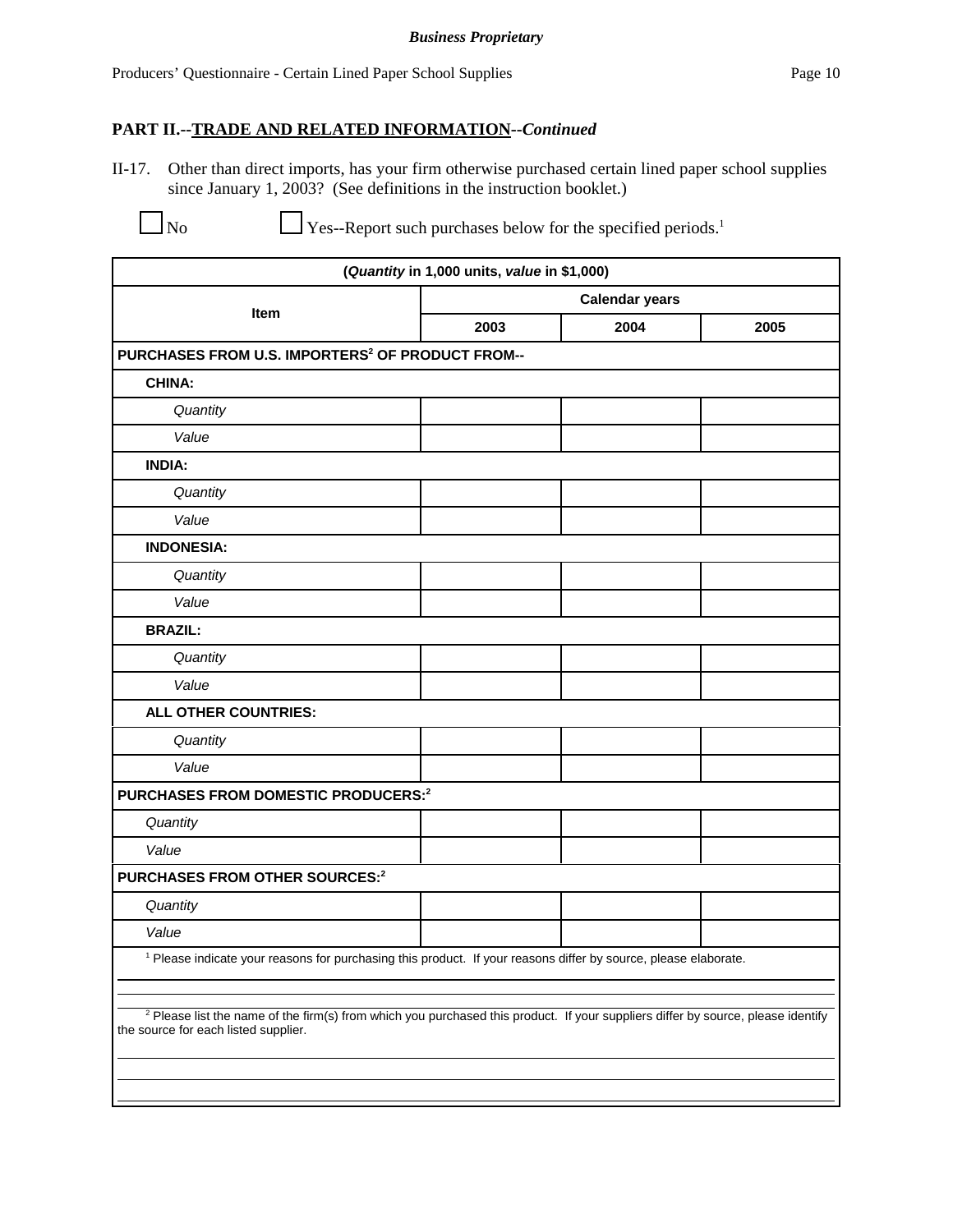#### **PART III.--FINANCIAL INFORMATION**

Address questions on this part of the questionnaire to Mary Klir (202-205-3247 or mary.klir@usitc.gov).

III-1. Identify the individual who prepared or has knowledge of the requested financial information.

Company contact:

| Name and title |                     |
|----------------|---------------------|
| Phone No.      | Fax No.             |
| E-mail address | Company web address |

III-2. Briefly describe your financial accounting system.

- A. When does your fiscal year end (month and day)? If your fiscal year changed during the period examined, explain below:
- B.1. Describe the lowest level of operations (e.g., plant, division, company-wide) for which financial statements are prepared that include subject merchandise:
	- 2. Does your firm prepare profit/loss statements for the subject merchandise: Yes No
	- 3. How often did your firm (or parent company) prepare financial statements (including annual reports, 10Ks)? Please check relevant items below. Audited \_\_\_\_\_ unaudited \_\_\_\_\_\_ annual reports \_\_\_\_\_\_ 10Ks \_\_\_\_\_ 10Qs \_\_\_\_\_ Monthly quarterly semi-annually annually
	- 4. Accounting basis:  $GAAP$  cash  $\_\_\_$  tax  $\_\_\_$  other comprehensive (specify)  $\_\_\_\_$

*Note: The Commission may request that your company submit copies of its financial statements, including internal profit-and-loss statements for the division or product group that includes certain lined paper school supplies, other lined paper products, and/or out-sized lined paper products, as well as those statements and worksheets used to compile data for your firm's questionnaire response.*

- III-3. Briefly describe your cost accounting system (e.g., standard cost, job order cost, etc.).
- III-4. Briefly describe your allocation basis, if any, for COGS, SG&A, and interest expense and other income and expenses. If your responses vary between domestic production and import operations, please so indicate.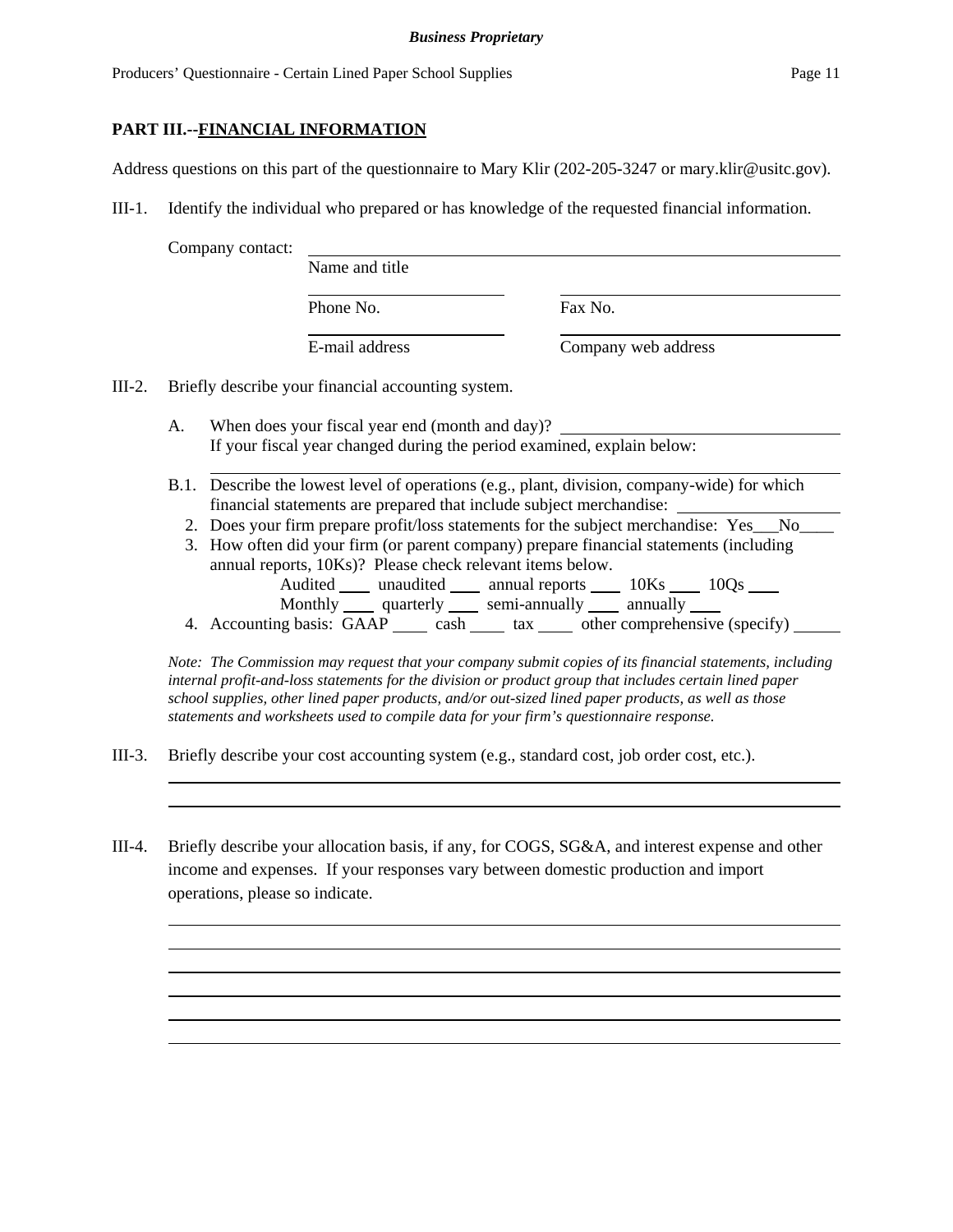#### **PART III.--FINANCIAL INFORMATION**

III-5. Other products.--Please list any other products you produced in the facilities in which you produced certain lined paper school supplies (as defined in the instruction booklet), and provide the share of net sales accounted for by these other products in your most recent fiscal year:

| Product(s) | <b>Share of sales</b> |
|------------|-----------------------|
|            |                       |
|            |                       |

III-6. If your firm receives inputs (raw materials, labor, energy, or any other services) used in the production of certain lined paper school supplies (as defined in the instruction booklet) from any related companies, describe the nature of the affiliation and the extent of control these related firms have on your firm and the extent of control your firm has on these related firms.

III-7. When your firm's financial statements are prepared, are they consolidated with the financial statements of any of the related companies in question III-6 above? (In other words, are any profits or losses arising from intercompany transactions eliminated?)



 $\Box$  No  $\Box$  Yes–Complete question III-8 below.

III-8. Identify the inputs, if any, your firm receives from related parties whose financial statements are consolidated with the financial statements of your firm, in the production of certain lined paper school supplies (as defined in the instruction booklet). For each input item, provide the name of the related party and the basis for the transfer price (i.e., cost, cost plus, market).

| <b>Input</b> | <b>Related Party</b> | <b>Transfer Price Basis</b> |
|--------------|----------------------|-----------------------------|
|              |                      |                             |
|              |                      |                             |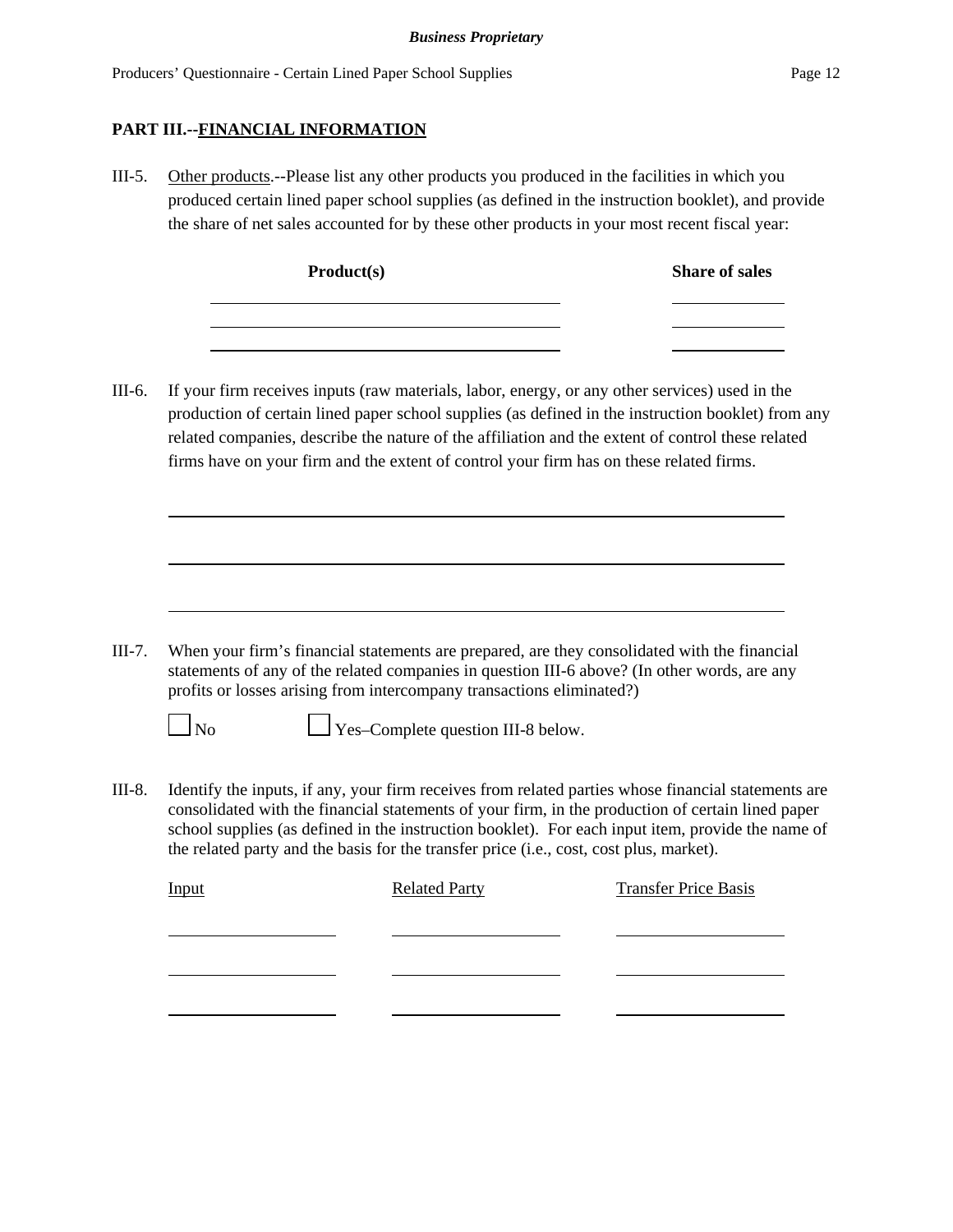shipment quantities and values reported in Part II of this questionnaire.

#### **PART III.--FINANCIAL INFORMATION--***Continued*

III-9a. Domestic operations on certain lined paper school supplies (as defined in the instruction booklet).--Report the revenue and related cost information requested below on the certain lined paper school supply operations of your U.S. establishment(s).1 **Do not report resales of products. Note that internal consumption and transfers to related firms must be valued at fair market value and purchases from related firms must be at cost.** Provide data for your three most recently completed fiscal years in chronological order from left to right. If your firm was involved in tolling operations (either as the toller or as the tollee) please contact Mary Klir at (202) 205-3247 or mary.klir@usitc.gov before completing this section of the questionnaire.

|                                                                                                                                                                                                                                                                | (Quantity in 1,000 units, value in \$1,000) |  |  |
|----------------------------------------------------------------------------------------------------------------------------------------------------------------------------------------------------------------------------------------------------------------|---------------------------------------------|--|--|
|                                                                                                                                                                                                                                                                | Fiscal years ended--<br>Item                |  |  |
|                                                                                                                                                                                                                                                                |                                             |  |  |
| Net sales quantities: <sup>2</sup>                                                                                                                                                                                                                             |                                             |  |  |
| <b>Commercial sales</b>                                                                                                                                                                                                                                        |                                             |  |  |
| Internal consumption                                                                                                                                                                                                                                           |                                             |  |  |
| Transfers to related firms                                                                                                                                                                                                                                     |                                             |  |  |
| Total net sales quantities                                                                                                                                                                                                                                     |                                             |  |  |
| Net sales values: <sup>2</sup>                                                                                                                                                                                                                                 |                                             |  |  |
| <b>Commercial sales</b>                                                                                                                                                                                                                                        |                                             |  |  |
| Internal consumption                                                                                                                                                                                                                                           |                                             |  |  |
| Transfers to related firms                                                                                                                                                                                                                                     |                                             |  |  |
| Total net sales values                                                                                                                                                                                                                                         |                                             |  |  |
| Cost of goods sold (including internal consumption and transfers to related firms):                                                                                                                                                                            |                                             |  |  |
| Raw materials                                                                                                                                                                                                                                                  |                                             |  |  |
| Direct labor                                                                                                                                                                                                                                                   |                                             |  |  |
| Other factory costs                                                                                                                                                                                                                                            |                                             |  |  |
| Total cost of goods sold                                                                                                                                                                                                                                       |                                             |  |  |
| Gross profit or (loss)                                                                                                                                                                                                                                         |                                             |  |  |
| Selling, general, and administrative (SG&A) expenses:                                                                                                                                                                                                          |                                             |  |  |
| Selling expenses                                                                                                                                                                                                                                               |                                             |  |  |
| General and administrative expenses                                                                                                                                                                                                                            |                                             |  |  |
| <b>Total SG&amp;A expenses</b>                                                                                                                                                                                                                                 |                                             |  |  |
| <b>Operating income or (loss)</b>                                                                                                                                                                                                                              |                                             |  |  |
| Other income and expenses:                                                                                                                                                                                                                                     |                                             |  |  |
| Interest expense                                                                                                                                                                                                                                               |                                             |  |  |
| All other expense items                                                                                                                                                                                                                                        |                                             |  |  |
| All other income items                                                                                                                                                                                                                                         |                                             |  |  |
| All other income or expenses, net                                                                                                                                                                                                                              |                                             |  |  |
| Net income or (loss) before income taxes                                                                                                                                                                                                                       |                                             |  |  |
| Depreciation/amortization included above                                                                                                                                                                                                                       |                                             |  |  |
| <sup>1</sup> Include only sales (whether domestic or export) and costs related to your U.S. manufacturing operations.<br><sup>2</sup> Less discounts, returns, allowances, and prepaid freight. The quantities and values should approximate the corresponding |                                             |  |  |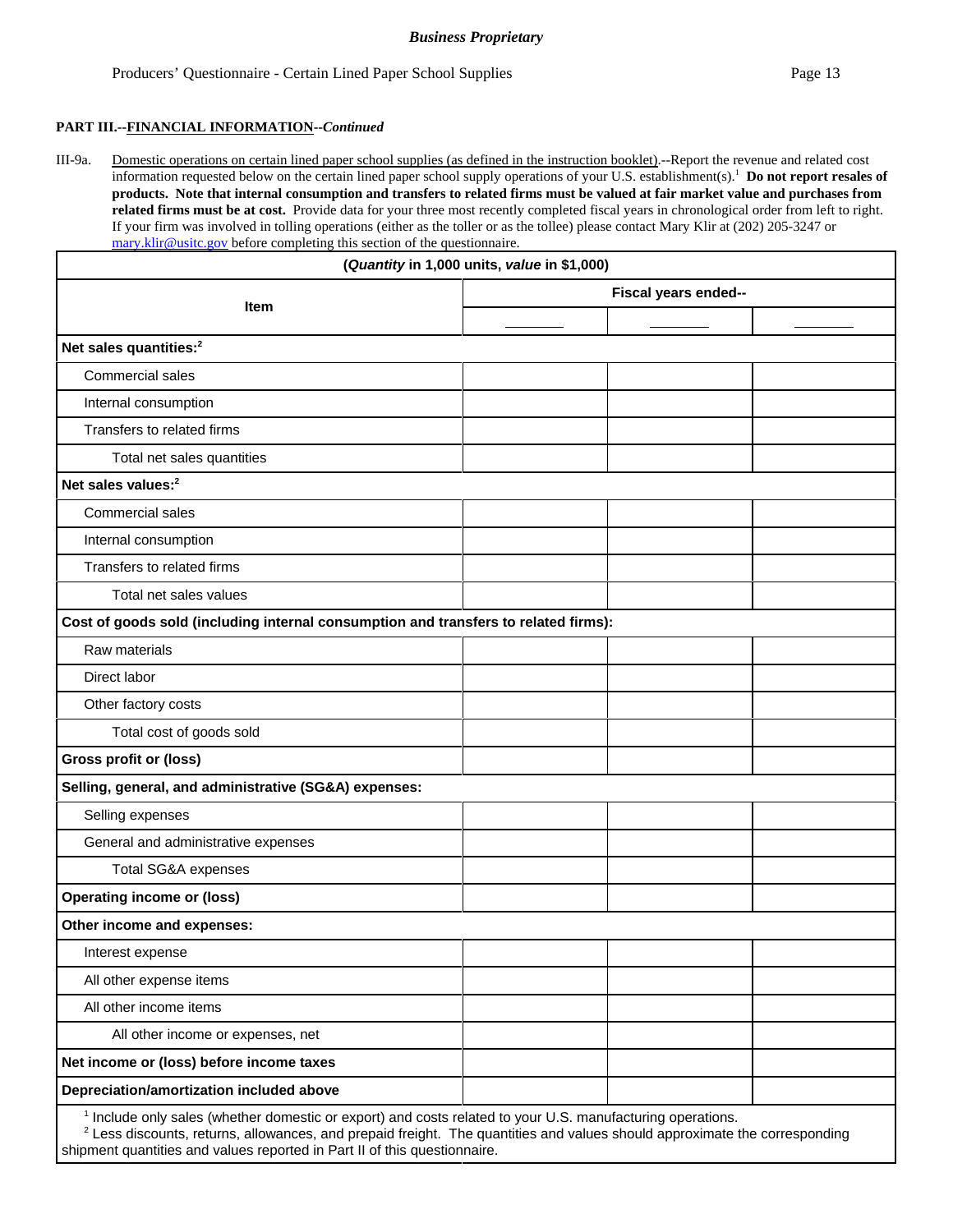#### **PART III.--FINANCIAL INFORMATION--***Continued*

III-9b. Total operations on certain lined paper school supplies (as defined in the instruction booklet).--Report the revenue and related cost information requested below on the certain lined paper school supply **operations of your U.S. establishment(s) AND resale of imported products**. **Note that internal consumption and transfers to related firms must be valued at fair market value and purchases from related firms must be at cost.** Provide data for your three most recently completed fiscal years in chronological order from left to right. If your firm was involved in tolling operations (either as the toller or as the tollee) please contact Mary Klir at (202) 205-3247 or mary.klir@usitc.gov before completing this section of the questionnaire.

| (Quantity in 1,000 units, value in \$1,000)                                         |                      |  |  |
|-------------------------------------------------------------------------------------|----------------------|--|--|
| Item                                                                                | Fiscal years ended-- |  |  |
|                                                                                     |                      |  |  |
| Net sales quantities: <sup>1</sup>                                                  |                      |  |  |
| Commercial sales                                                                    |                      |  |  |
| Internal consumption                                                                |                      |  |  |
| Transfers to related firms                                                          |                      |  |  |
| Total net sales quantities                                                          |                      |  |  |
| Net sales values: <sup>1</sup>                                                      |                      |  |  |
| Commercial sales                                                                    |                      |  |  |
| Internal consumption                                                                |                      |  |  |
| Transfers to related firms                                                          |                      |  |  |
| Total net sales values                                                              |                      |  |  |
| Cost of goods sold (including internal consumption and transfers to related firms): |                      |  |  |
| Raw materials                                                                       |                      |  |  |
| Direct labor                                                                        |                      |  |  |
| Other factory costs                                                                 |                      |  |  |
| Total cost of goods sold                                                            |                      |  |  |
| Gross profit or (loss)                                                              |                      |  |  |
| Selling, general, and administrative (SG&A) expenses:                               |                      |  |  |
| Selling expenses                                                                    |                      |  |  |
| General and administrative expenses                                                 |                      |  |  |
| Total SG&A expenses                                                                 |                      |  |  |
| <b>Operating income or (loss)</b>                                                   |                      |  |  |
| Other income and expenses:                                                          |                      |  |  |
| Interest expense                                                                    |                      |  |  |
| All other expense items                                                             |                      |  |  |
| All other income items                                                              |                      |  |  |
| All other income or expenses, net                                                   |                      |  |  |
| Net income or (loss) before income taxes                                            |                      |  |  |
| Depreciation/amortization included above                                            |                      |  |  |
| <sup>1</sup> Less discounts, returns, allowances, and prepaid freight.              |                      |  |  |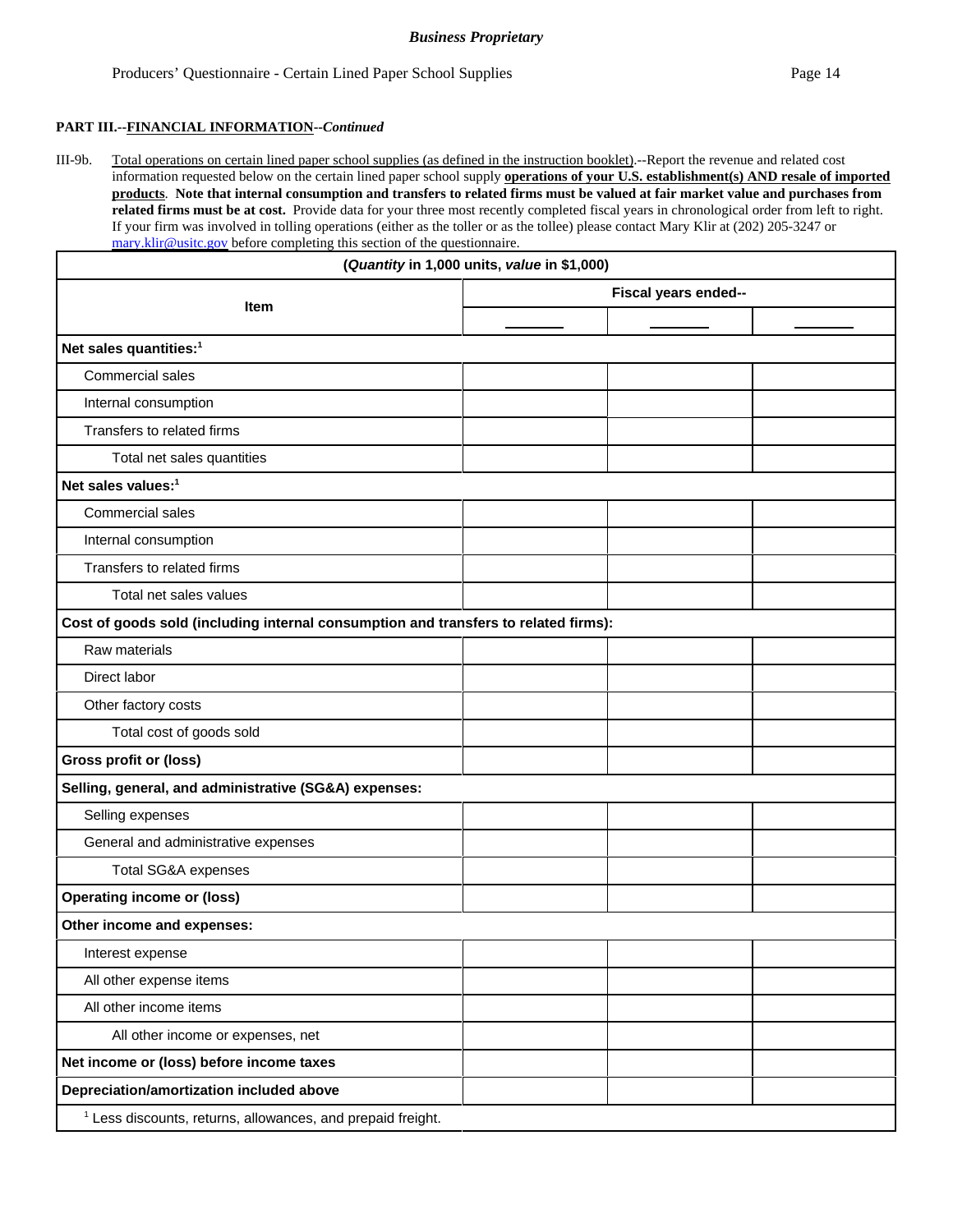## **PART III.--FINANCIAL INFORMATION**

III-10. Raw material costs.–Based on your response to question III-9a, please list the major components of certain lined paper school supplies' (as defined in the instruction booklet) raw material costs, as well as the percentage of total certain lined paper school supplies' raw material costs each component accounted for during your three most recently completed fiscal years.

| (Percent of total raw material costs for each fiscal year) |                      |  |  |
|------------------------------------------------------------|----------------------|--|--|
|                                                            | Fiscal years ended-- |  |  |
| <b>Raw materials</b>                                       |                      |  |  |
| 1.                                                         |                      |  |  |
| 2.                                                         |                      |  |  |
| 3.                                                         |                      |  |  |
| 4.                                                         |                      |  |  |
| 5.                                                         |                      |  |  |

III-11. Other factory costs.–Based on your response to question III-9a, please list the major components of certain lined paper school supplies' (as defined in the instruction booklet) other factory costs, as well as the percentage of total certain lined paper school supplies' other factory costs each component accounted for during your three most recently completed fiscal years.

| (Percent of total other factory costs for each fiscal year) |                      |  |  |
|-------------------------------------------------------------|----------------------|--|--|
| Other factory costs                                         | Fiscal years ended-- |  |  |
|                                                             |                      |  |  |
| 1.                                                          |                      |  |  |
| 2.                                                          |                      |  |  |
| 3.                                                          |                      |  |  |
| 4.                                                          |                      |  |  |
| 5.                                                          |                      |  |  |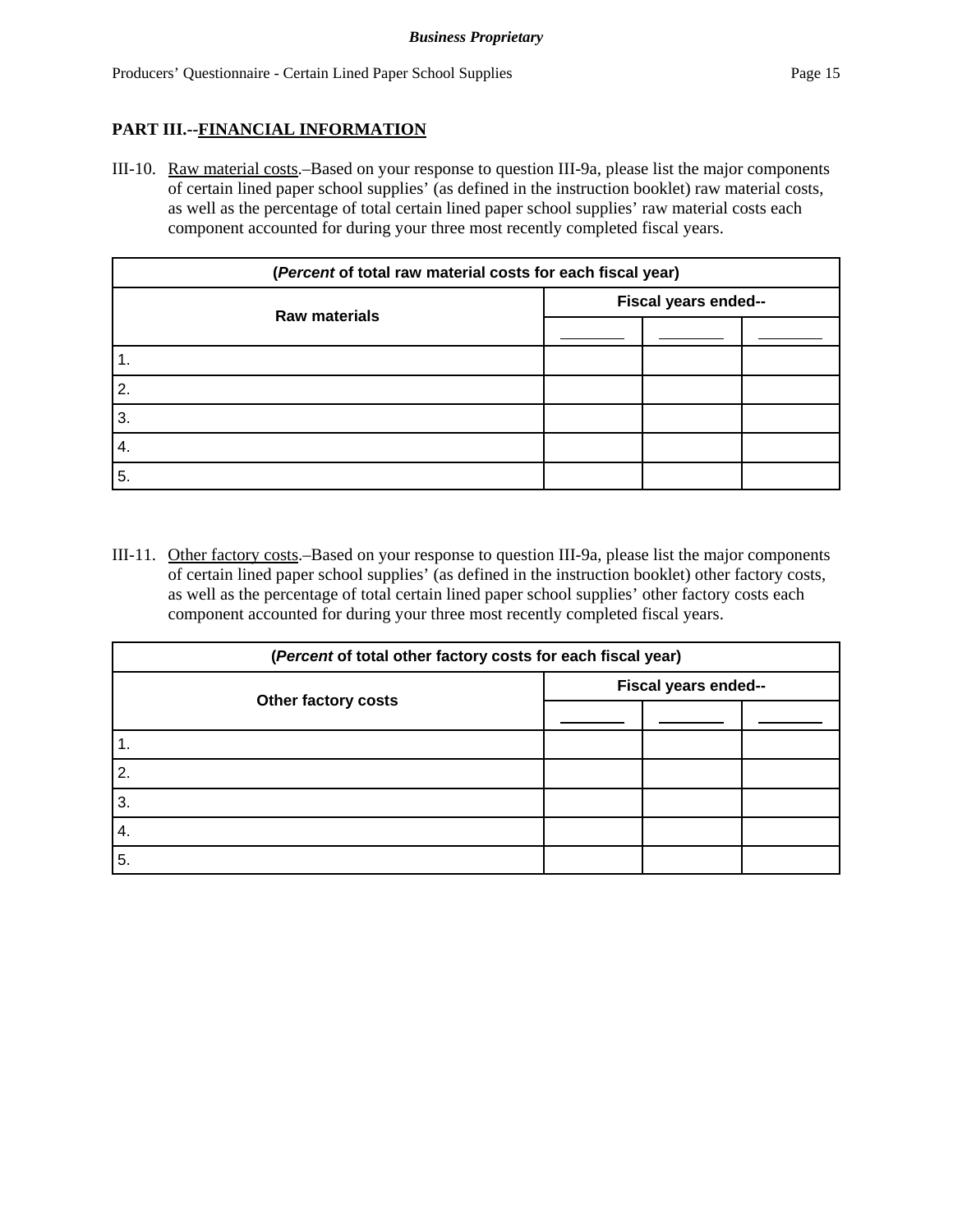#### **PART III.--FINANCIAL INFORMATION--***Continued*

III-12a. Domestic operations on other lined paper products (as defined in the instruction booklet).--Report the revenue and related cost information requested below on the other lined paper product operations of your U.S. establishment(s).1 **Do not report resales of products. Note that internal consumption and transfers to related firms must be valued at fair market value and purchases from related firms must be at cost.** Provide data for your three most recently completed fiscal years in chronological order from left to right. If your firm was involved in tolling operations (either as the toller or as the tollee) please contact Mary Klir at (202) 205-3247 or mary.klir@usitc.gov before completing this section of the questionnaire.

|                                                                                                                       | (Quantity in 1,000 units, value in \$1,000) |                      |  |
|-----------------------------------------------------------------------------------------------------------------------|---------------------------------------------|----------------------|--|
|                                                                                                                       |                                             | Fiscal years ended-- |  |
| Item                                                                                                                  |                                             |                      |  |
| Net sales quantities: <sup>2</sup>                                                                                    |                                             |                      |  |
| Commercial sales                                                                                                      |                                             |                      |  |
| Internal consumption                                                                                                  |                                             |                      |  |
| Transfers to related firms                                                                                            |                                             |                      |  |
| Total net sales quantities                                                                                            |                                             |                      |  |
| Net sales values: <sup>2</sup>                                                                                        |                                             |                      |  |
| Commercial sales                                                                                                      |                                             |                      |  |
| Internal consumption                                                                                                  |                                             |                      |  |
| Transfers to related firms                                                                                            |                                             |                      |  |
| Total net sales values                                                                                                |                                             |                      |  |
| Cost of goods sold (including internal consumption and transfers to related firms):                                   |                                             |                      |  |
| Raw materials                                                                                                         |                                             |                      |  |
| Direct labor                                                                                                          |                                             |                      |  |
| Other factory costs                                                                                                   |                                             |                      |  |
| Total cost of goods sold                                                                                              |                                             |                      |  |
| <b>Gross profit or (loss)</b>                                                                                         |                                             |                      |  |
| Selling, general, and administrative (SG&A) expenses:                                                                 |                                             |                      |  |
| Selling expenses                                                                                                      |                                             |                      |  |
| General and administrative expenses                                                                                   |                                             |                      |  |
| Total SG&A expenses                                                                                                   |                                             |                      |  |
| <b>Operating income or (loss)</b>                                                                                     |                                             |                      |  |
| Other income and expenses:                                                                                            |                                             |                      |  |
| Interest expense                                                                                                      |                                             |                      |  |
| All other expense items                                                                                               |                                             |                      |  |
| All other income items                                                                                                |                                             |                      |  |
| All other income or expenses, net                                                                                     |                                             |                      |  |
| Net income or (loss) before income taxes                                                                              |                                             |                      |  |
| Depreciation/amortization included above                                                                              |                                             |                      |  |
| <sup>1</sup> Include only sales (whether domestic or export) and costs related to your U.S. manufacturing operations. |                                             |                      |  |

 $2$  Less discounts, returns, allowances, and prepaid freight. The quantities and values should approximate the corresponding shipment quantities and values reported in Part II of this questionnaire.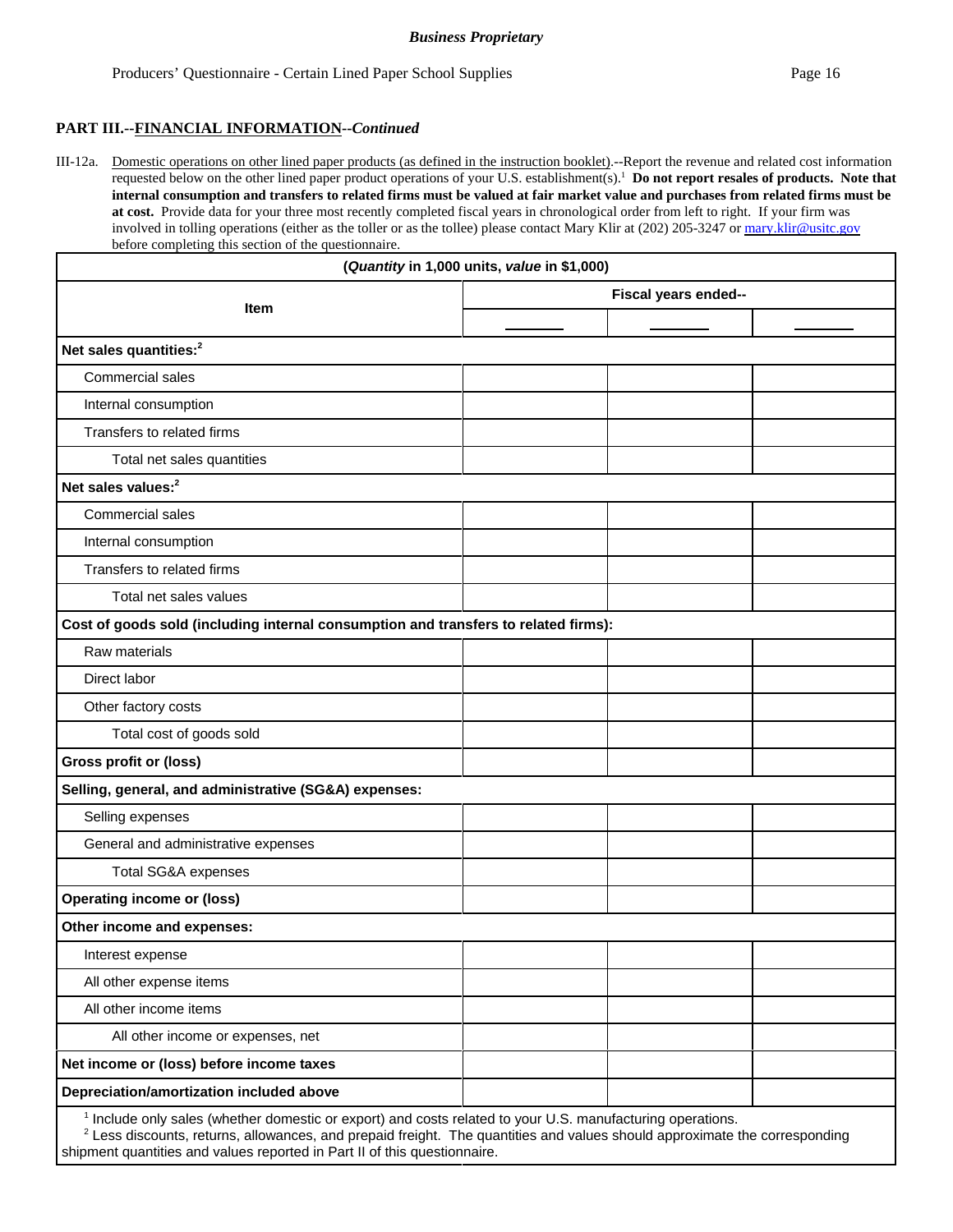#### **PART III.--FINANCIAL INFORMATION--***Continued*

III-12b. Total operations on other lined paper products (as defined in the instruction booklet).--Report the revenue and related cost information requested below on the other lined paper product **operations of your U.S. establishment(s) AND resale of imported products**. **Note that internal consumption and transfers to related firms must be valued at fair market value and purchases from related firms must be at cost.** Provide data for your three most recently completed fiscal years in chronological order from left to right. If your firm was involved in tolling operations (either as the toller or as the tollee) please contact Mary Klir at (202) 205-3247 or mary.klir@usitc.gov before completing this section of the questionnaire.

|                                                                                     | (Quantity in 1,000 units, value in \$1,000) |                      |  |
|-------------------------------------------------------------------------------------|---------------------------------------------|----------------------|--|
| Item                                                                                |                                             | Fiscal years ended-- |  |
|                                                                                     |                                             |                      |  |
| Net sales quantities: <sup>1</sup>                                                  |                                             |                      |  |
| Commercial sales                                                                    |                                             |                      |  |
| Internal consumption                                                                |                                             |                      |  |
| Transfers to related firms                                                          |                                             |                      |  |
| Total net sales quantities                                                          |                                             |                      |  |
| Net sales values: <sup>1</sup>                                                      |                                             |                      |  |
| Commercial sales                                                                    |                                             |                      |  |
| Internal consumption                                                                |                                             |                      |  |
| Transfers to related firms                                                          |                                             |                      |  |
| Total net sales values                                                              |                                             |                      |  |
| Cost of goods sold (including internal consumption and transfers to related firms): |                                             |                      |  |
| Raw materials                                                                       |                                             |                      |  |
| Direct labor                                                                        |                                             |                      |  |
| Other factory costs                                                                 |                                             |                      |  |
| Total cost of goods sold                                                            |                                             |                      |  |
| Gross profit or (loss)                                                              |                                             |                      |  |
| Selling, general, and administrative (SG&A) expenses:                               |                                             |                      |  |
| Selling expenses                                                                    |                                             |                      |  |
| General and administrative expenses                                                 |                                             |                      |  |
| Total SG&A expenses                                                                 |                                             |                      |  |
| <b>Operating income or (loss)</b>                                                   |                                             |                      |  |
| Other income and expenses:                                                          |                                             |                      |  |
| Interest expense                                                                    |                                             |                      |  |
| All other expense items                                                             |                                             |                      |  |
| All other income items                                                              |                                             |                      |  |
| All other income or expenses, net                                                   |                                             |                      |  |
| Net income or (loss) before income taxes                                            |                                             |                      |  |
| Depreciation/amortization included above                                            |                                             |                      |  |
| <sup>1</sup> Less discounts, returns, allowances, and prepaid freight.              |                                             |                      |  |
|                                                                                     |                                             |                      |  |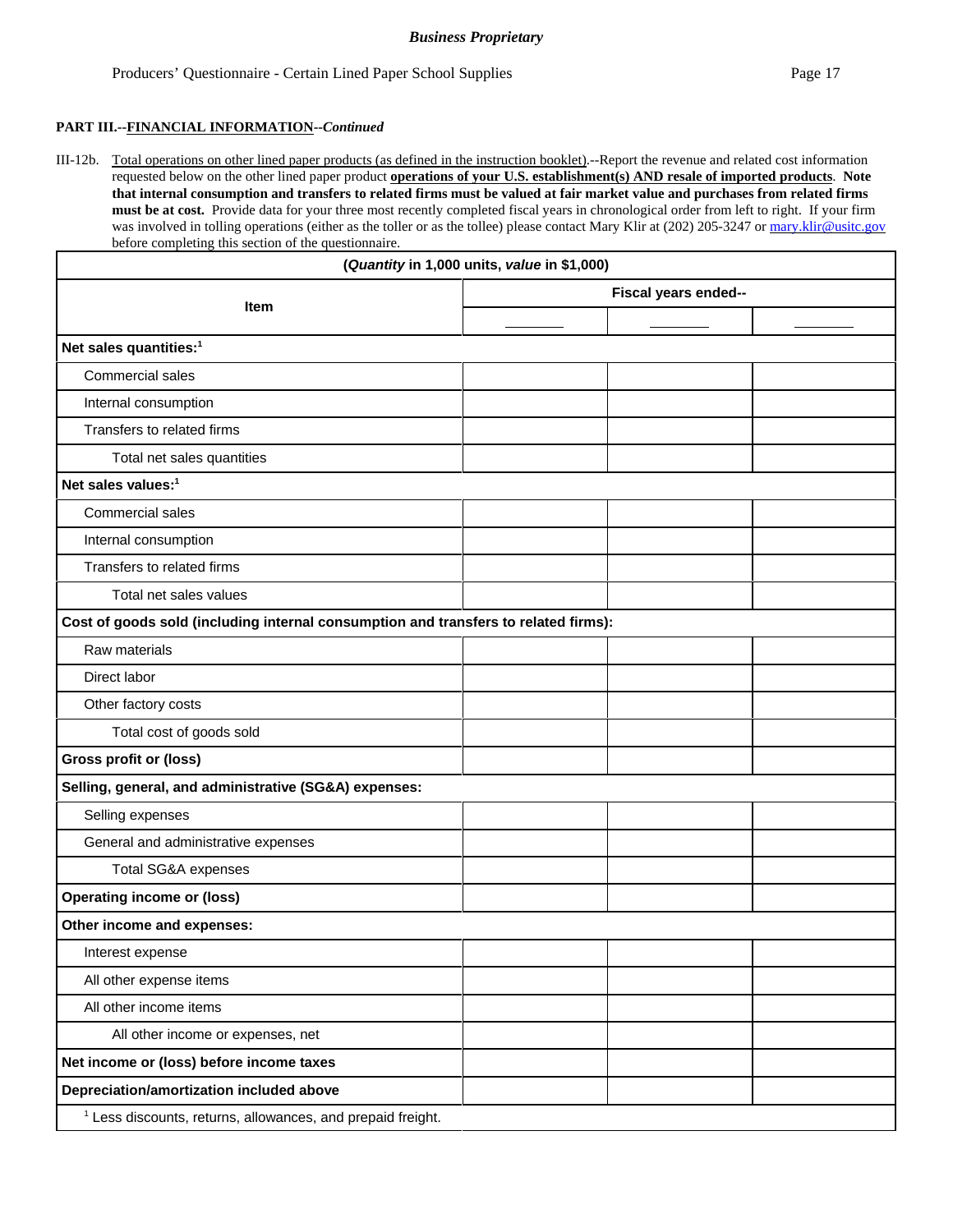## **PART III.--FINANCIAL INFORMATION**

III-13. Raw material costs.–Based on your response to question III-12a, please list the major components of other lined paper products' (as defined in the instruction booklet) raw material costs, as well as the percentage of total other lined paper products' raw material costs each component accounted for during your three most recently completed fiscal years.

| (Percent of total raw material costs for each fiscal year) |                      |  |  |
|------------------------------------------------------------|----------------------|--|--|
|                                                            | Fiscal years ended-- |  |  |
| <b>Raw materials</b>                                       |                      |  |  |
| $\cdot$ 1.                                                 |                      |  |  |
| $\overline{2}$ .                                           |                      |  |  |
| 3.                                                         |                      |  |  |
| 4.                                                         |                      |  |  |
| 5.                                                         |                      |  |  |

III-14. Other factory costs.–Based on your response to question III-12a, please list the major components of other lined paper products' (as defined in the instruction booklet) other factory costs, as well as the percentage of total other lined paper products' other factory costs each component accounted for during your three most recently completed fiscal years.

| (Percent of total other factory costs for each fiscal year) |                      |  |  |
|-------------------------------------------------------------|----------------------|--|--|
| Other factory costs                                         | Fiscal years ended-- |  |  |
|                                                             |                      |  |  |
| 1.                                                          |                      |  |  |
| 2.                                                          |                      |  |  |
| 3.                                                          |                      |  |  |
| 4.                                                          |                      |  |  |
| 5.                                                          |                      |  |  |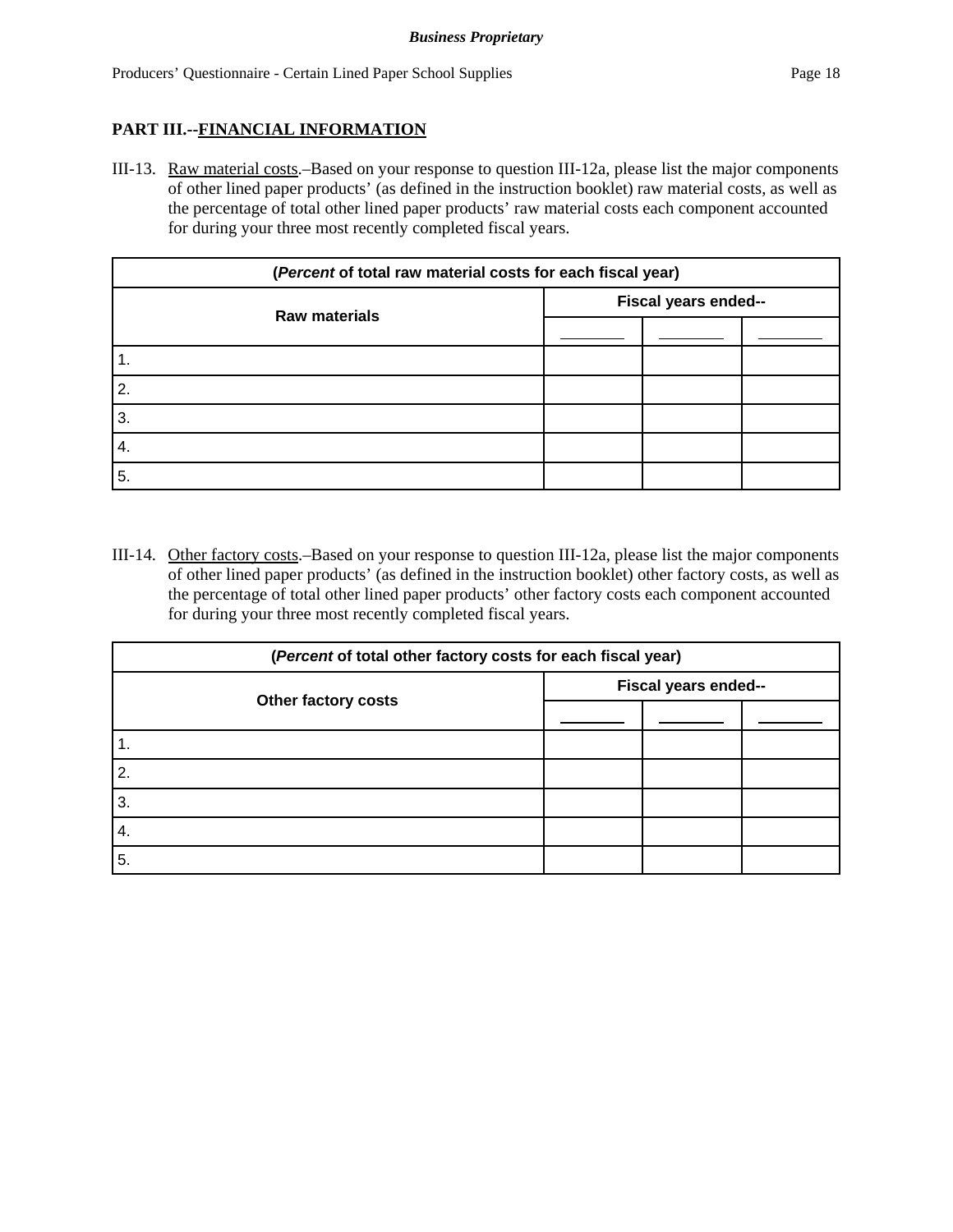#### **PART III.--FINANCIAL INFORMATION--***Continued*

III-15a. Domestic operations on out-sized lined paper products (as defined in the instruction booklet).--Report the revenue and related cost information requested below on the out-sized lined paper products operations of your U.S. establishment(s).1 **Do not report resales of products. Note that internal consumption and transfers to related firms must be valued at fair market value and purchases from related firms must be at cost.** Provide data for your three most recently completed fiscal years in chronological order from left to right. If your firm was involved in tolling operations (either as the toller or as the tollee) please contact Mary Klir at (202) 205-3247 or mary.klir@usitc.gov before completing this section of the questionnaire.

| mary.klir@usitc.gov before completing this section of the questionnaire.<br>(Quantity in 1,000 units, value in \$1,000)                                                                                                                                                                                                            |                      |  |  |
|------------------------------------------------------------------------------------------------------------------------------------------------------------------------------------------------------------------------------------------------------------------------------------------------------------------------------------|----------------------|--|--|
|                                                                                                                                                                                                                                                                                                                                    | Fiscal years ended-- |  |  |
| Item                                                                                                                                                                                                                                                                                                                               |                      |  |  |
| Net sales quantities: <sup>2</sup>                                                                                                                                                                                                                                                                                                 |                      |  |  |
| Commercial sales                                                                                                                                                                                                                                                                                                                   |                      |  |  |
| Internal consumption                                                                                                                                                                                                                                                                                                               |                      |  |  |
| Transfers to related firms                                                                                                                                                                                                                                                                                                         |                      |  |  |
| Total net sales quantities                                                                                                                                                                                                                                                                                                         |                      |  |  |
| Net sales values: <sup>2</sup>                                                                                                                                                                                                                                                                                                     |                      |  |  |
| <b>Commercial sales</b>                                                                                                                                                                                                                                                                                                            |                      |  |  |
| Internal consumption                                                                                                                                                                                                                                                                                                               |                      |  |  |
| Transfers to related firms                                                                                                                                                                                                                                                                                                         |                      |  |  |
| Total net sales values                                                                                                                                                                                                                                                                                                             |                      |  |  |
| Cost of goods sold (including internal consumption and transfers to related firms):                                                                                                                                                                                                                                                |                      |  |  |
| Raw materials                                                                                                                                                                                                                                                                                                                      |                      |  |  |
| Direct labor                                                                                                                                                                                                                                                                                                                       |                      |  |  |
| Other factory costs                                                                                                                                                                                                                                                                                                                |                      |  |  |
| Total cost of goods sold                                                                                                                                                                                                                                                                                                           |                      |  |  |
| <b>Gross profit or (loss)</b>                                                                                                                                                                                                                                                                                                      |                      |  |  |
| Selling, general, and administrative (SG&A) expenses:                                                                                                                                                                                                                                                                              |                      |  |  |
| Selling expenses                                                                                                                                                                                                                                                                                                                   |                      |  |  |
| General and administrative expenses                                                                                                                                                                                                                                                                                                |                      |  |  |
| Total SG&A expenses                                                                                                                                                                                                                                                                                                                |                      |  |  |
| <b>Operating income or (loss)</b>                                                                                                                                                                                                                                                                                                  |                      |  |  |
| Other income and expenses:                                                                                                                                                                                                                                                                                                         |                      |  |  |
| Interest expense                                                                                                                                                                                                                                                                                                                   |                      |  |  |
| All other expense items                                                                                                                                                                                                                                                                                                            |                      |  |  |
| All other income items                                                                                                                                                                                                                                                                                                             |                      |  |  |
| All other income or expenses, net                                                                                                                                                                                                                                                                                                  |                      |  |  |
| Net income or (loss) before income taxes                                                                                                                                                                                                                                                                                           |                      |  |  |
| Depreciation/amortization included above                                                                                                                                                                                                                                                                                           |                      |  |  |
| <sup>1</sup> Include only sales (whether domestic or export) and costs related to your U.S. manufacturing operations.<br>$2$ Less discounts, returns, allowances, and prepaid freight. The quantities and values should approximate the<br>corresponding shipment quantities and values reported in Part II of this questionnaire. |                      |  |  |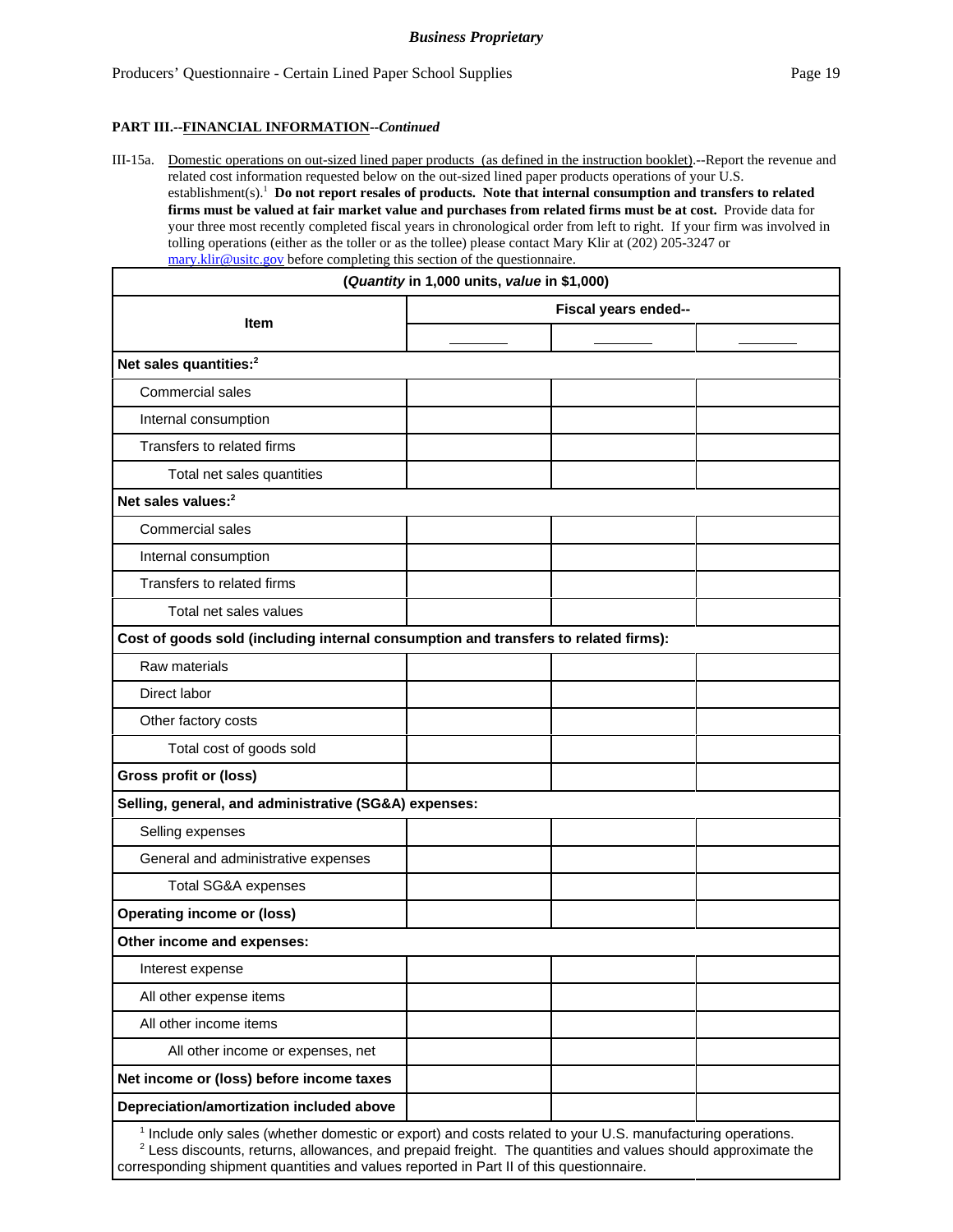#### **PART III.--FINANCIAL INFORMATION--***Continued*

III-15b. Total operations on out-sized lined paper products (as defined in the instruction booklet).--Report the revenue and related cost information requested below on the out-sized lined paper products **operations of your U.S. establishment(s) AND resale of imported products**. **Note that internal consumption and transfers to related firms must be valued at fair market value and purchases from related firms must be at cost.** Provide data for your three most recently completed fiscal years in chronological order from left to right. If your firm was involved in tolling operations (either as the toller or as the tollee) please contact Mary Klir at (202) 205-3247 or mary.klir@usitc.gov before completing this section of the questionnaire.

| $\frac{\ln a}{\ln a}$ with washelgov before completing this section of the questionnale.<br>(Quantity in 1,000 units, value in \$1,000) |  |  |  |
|-----------------------------------------------------------------------------------------------------------------------------------------|--|--|--|
| Fiscal years ended--                                                                                                                    |  |  |  |
| <b>Item</b>                                                                                                                             |  |  |  |
| Net sales quantities: <sup>1</sup>                                                                                                      |  |  |  |
| <b>Commercial sales</b>                                                                                                                 |  |  |  |
| Internal consumption                                                                                                                    |  |  |  |
| Transfers to related firms                                                                                                              |  |  |  |
| Total net sales quantities                                                                                                              |  |  |  |
| Net sales values: <sup>1</sup>                                                                                                          |  |  |  |
| Commercial sales                                                                                                                        |  |  |  |
| Internal consumption                                                                                                                    |  |  |  |
| Transfers to related firms                                                                                                              |  |  |  |
| Total net sales values                                                                                                                  |  |  |  |
| Cost of goods sold (including internal consumption and transfers to related firms):                                                     |  |  |  |
| Raw materials                                                                                                                           |  |  |  |
| Direct labor                                                                                                                            |  |  |  |
| Other factory costs                                                                                                                     |  |  |  |
| Total cost of goods sold                                                                                                                |  |  |  |
| Gross profit or (loss)                                                                                                                  |  |  |  |
| Selling, general, and administrative (SG&A) expenses:                                                                                   |  |  |  |
| Selling expenses                                                                                                                        |  |  |  |
| General and administrative expenses                                                                                                     |  |  |  |
| Total SG&A expenses                                                                                                                     |  |  |  |
| <b>Operating income or (loss)</b>                                                                                                       |  |  |  |
| Other income and expenses:                                                                                                              |  |  |  |
| Interest expense                                                                                                                        |  |  |  |
| All other expense items                                                                                                                 |  |  |  |
| All other income items                                                                                                                  |  |  |  |
| All other income or expenses, net                                                                                                       |  |  |  |
| Net income or (loss) before income taxes                                                                                                |  |  |  |
| Depreciation/amortization included above                                                                                                |  |  |  |
| <sup>1</sup> Less discounts, returns, allowances, and prepaid freight.                                                                  |  |  |  |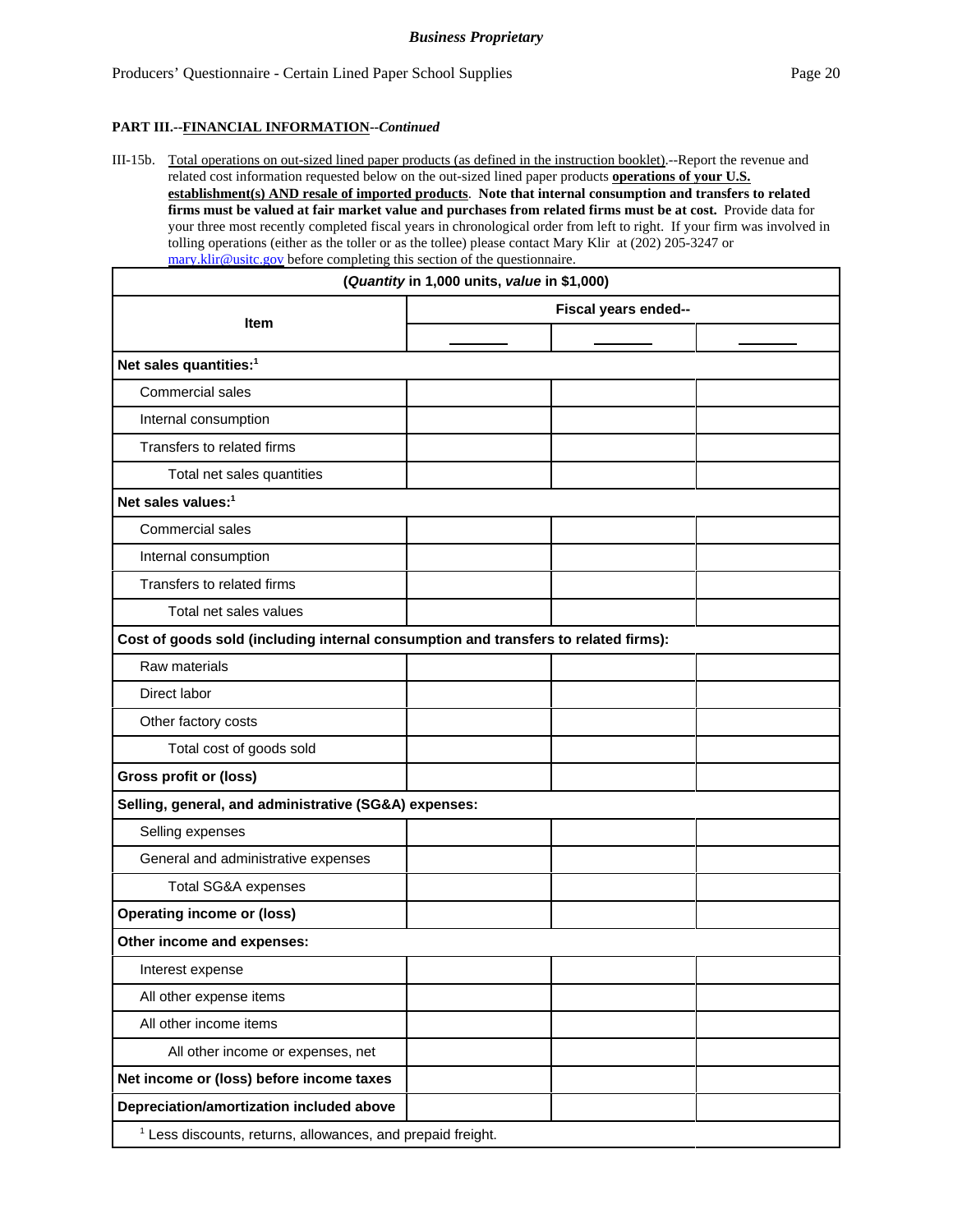## **PART III.--FINANCIAL INFORMATION**

III-16. Raw material costs.–Based on your response to question III-15a, please list the major components of out-sized lined paper products'(as defined in the instruction booklet) raw material costs, as well as the percentage of total out-sized lined paper products' raw material costs each component accounted for during your three most recently completed fiscal years.

| (Percent of total raw material costs for each fiscal year) |                      |  |  |
|------------------------------------------------------------|----------------------|--|--|
| <b>Raw materials</b>                                       | Fiscal years ended-- |  |  |
|                                                            |                      |  |  |
| 1.                                                         |                      |  |  |
| 2.                                                         |                      |  |  |
| 3.                                                         |                      |  |  |
| 4.                                                         |                      |  |  |
| 5.                                                         |                      |  |  |

III-17. Other factory costs.–Based on your response to question III-15a, please list the major components of out-sized lined paper products' (as defined in the instruction booklet) other factory costs, as well as the percentage of total out-sized lined paper products' other factory costs each component accounted for during your three most recently completed fiscal years.

| (Percent of total other factory costs for each fiscal year) |                      |  |  |
|-------------------------------------------------------------|----------------------|--|--|
|                                                             | Fiscal years ended-- |  |  |
| Other factory costs                                         |                      |  |  |
|                                                             |                      |  |  |
| 2.                                                          |                      |  |  |
| 3.                                                          |                      |  |  |
| 4.                                                          |                      |  |  |
| 5.                                                          |                      |  |  |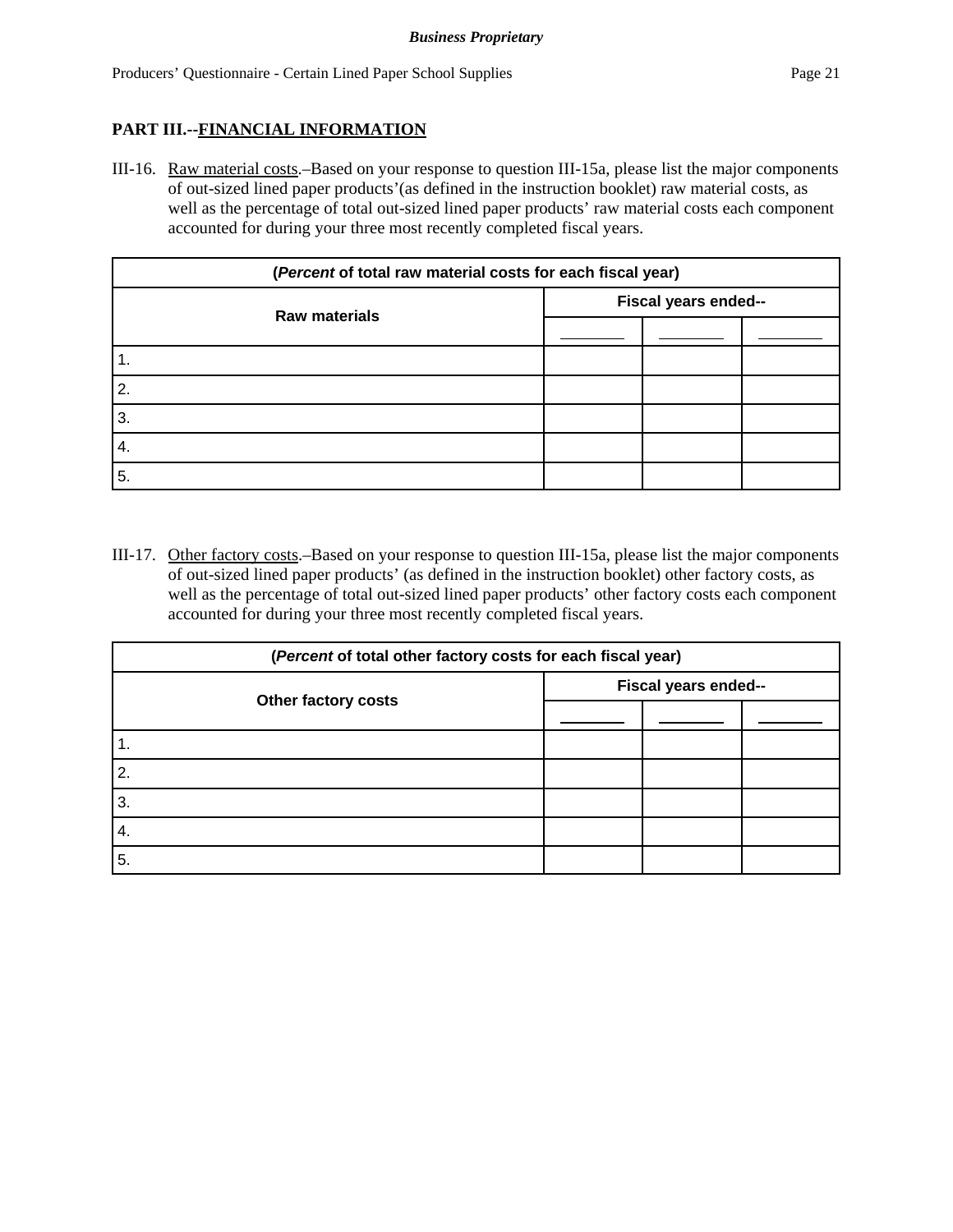## **PART III.--FINANCIAL INFORMATION--***Continued*

III-18. Asset values.--Report the total assets associated with the production, warehousing, and sale of certain lined paper school supplies (as defined in the instruction booklet).If your firm does not maintain some or all of the specific asset data in the normal course of business, please estimate it based upon some rational method (such as production, sales, or costs) that is consistent with your cost allocations in the previous question. Your finished goods inventory value should reconcile with the inventory quantity data reported in Part II. Provide data as of the end of your three most recently completed fiscal years in chronological order from left to right.

| (Value in \$1,000)                                                          |                      |  |
|-----------------------------------------------------------------------------|----------------------|--|
| Value of                                                                    | Fiscal years ended-- |  |
|                                                                             |                      |  |
| Assets associated with the production, warehousing,<br>and sale of product: |                      |  |
| 1. Current assets:                                                          |                      |  |
| A. Cash and equivalents                                                     |                      |  |
| B. Accounts receivable, net                                                 |                      |  |
| C. Inventories (Finished goods)                                             |                      |  |
| D. Inventories (raw materials and work in process)                          |                      |  |
|                                                                             |                      |  |
| F. Total current assets (lines 1.A. through 1.E.)                           |                      |  |
| 2. Property, plant, and equipment (PP&E)                                    |                      |  |
| A. Original cost of property, plant, and equipment                          |                      |  |
| B. Less: Accumulated depreciation                                           |                      |  |
| C. Equals: Book value of PP&E                                               |                      |  |
|                                                                             |                      |  |
|                                                                             |                      |  |
| 5. Total assets (lines 1.F., 2.C., 3, and 4)                                |                      |  |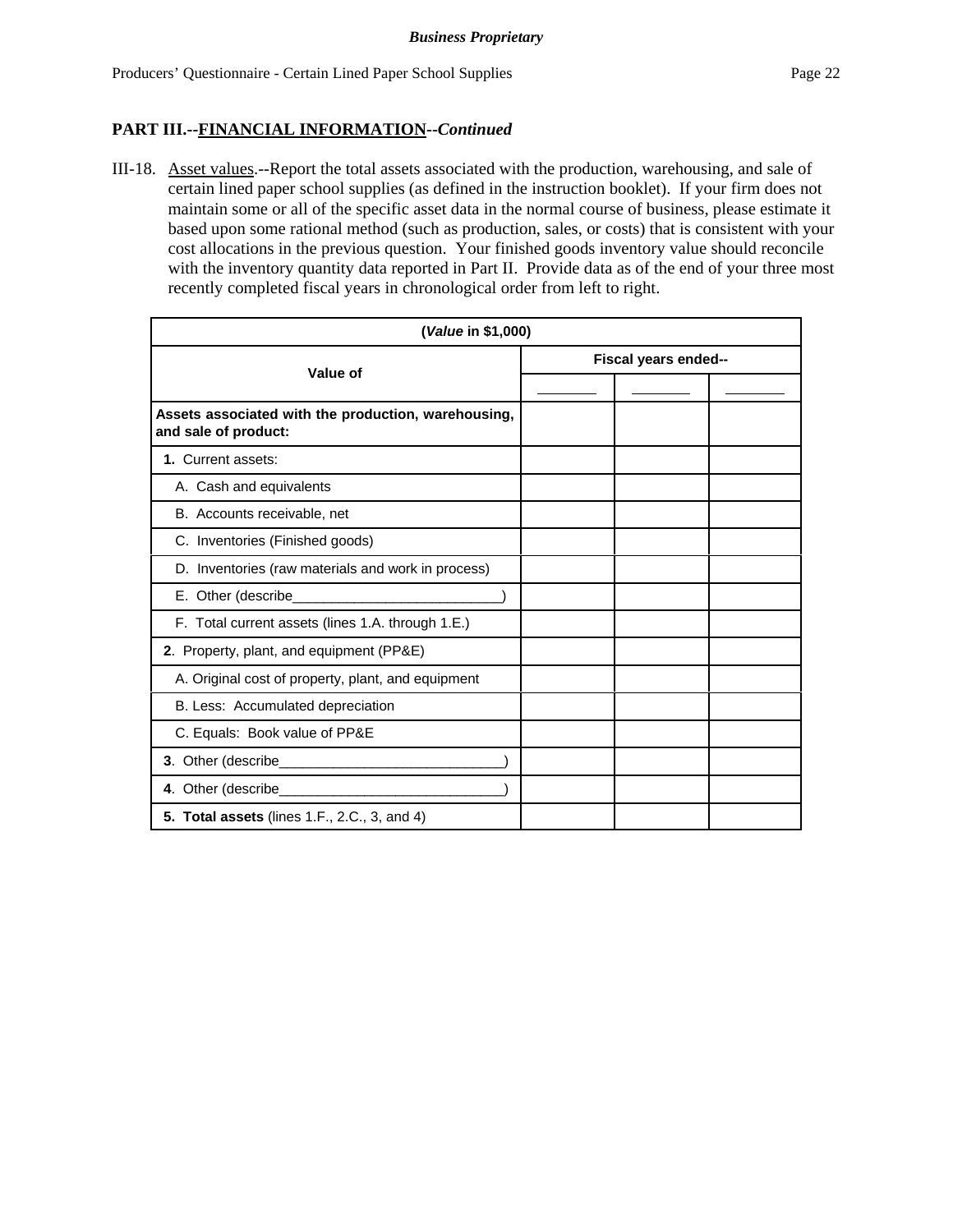# **PART III.--FINANCIAL INFORMATION--***Continued*

III-19. Capital expenditures and research and development expenditures.--Report your firm's capital expenditures and research and development expenditures. Provide data for your three most recently completed fiscal years in chronological order from left to right.

| (Value in \$1,000)                    |                      |  |  |
|---------------------------------------|----------------------|--|--|
| <b>Item</b>                           | Fiscal years ended-- |  |  |
|                                       |                      |  |  |
| Certain lined paper school supplies:  |                      |  |  |
| Capital expenditures                  |                      |  |  |
| Research and development expenditures |                      |  |  |
| Other lined paper products:           |                      |  |  |
| Capital expenditures                  |                      |  |  |
| Research and development expenditures |                      |  |  |
| Out-sized lined paper products:       |                      |  |  |
| Capital expenditures                  |                      |  |  |
| Research and development expenditures |                      |  |  |

III-20. Since January 1, 2003, has your firm experienced any actual negative effects on its return on investment or its growth, investment, ability to raise capital, existing development and production efforts, or the scale of capital investments as a result of imports of certain lined paper school supplies from India, Indonesia, and China? If your response differs by source, please so indicate.

 $\Box$  No  $\Box$  Yes--My firm has experienced actual negative effects as follows:

| Cancellation, postponement, or rejection of expansion projects |  |
|----------------------------------------------------------------|--|
| Denial or rejection of investment proposal                     |  |
| Reduction in the size of capital investments                   |  |
| Rejection of bank loans                                        |  |
| Lowering of credit rating                                      |  |
| Problem related to the issue of stocks or bonds                |  |

III-21. Does your firm anticipate any negative impact of imports of certain lined paper school supplies (as defined in the instruction booklet) from India, Indonesia, and China? If your response differs by source, please so indicate.

 $\Box$  No  $\Box$  Yes--My firm anticipates negative effects as follows: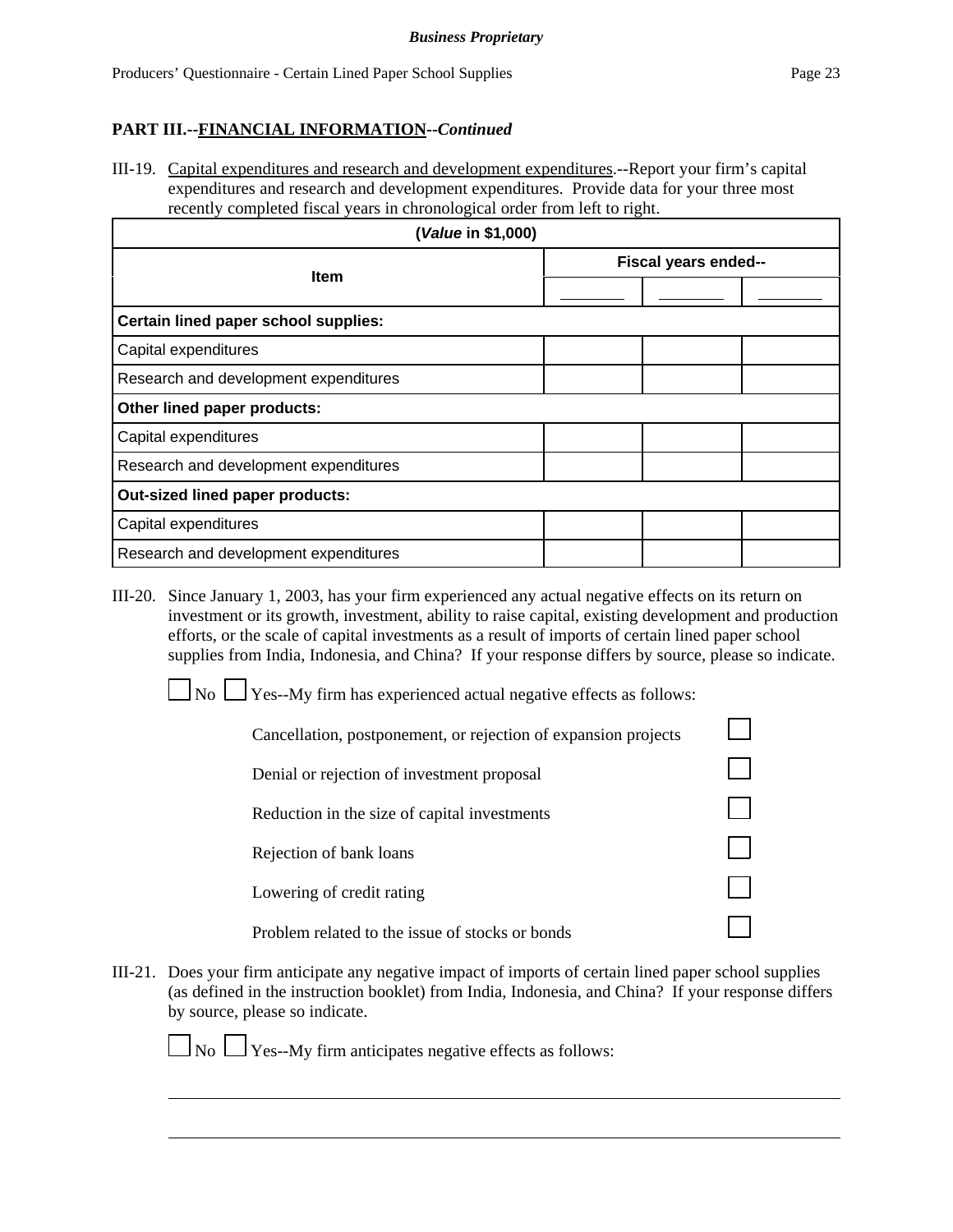Producers' Questionnaire - **Certain Lined Paper School Supplies** Page 24

## **PART IV.--PRICING AND RELATED INFORMATION**

Further information on this part of the questionnaire can be obtained from Nancy Bryan (202-205-2088).

IV-1. Who should be contacted regarding the requested pricing and related information?

Company contact:  $\frac{1}{\text{Name and title}}$ 

Phone No. **E**-mail address

#### **Section IV-A.--PRICE DATA**

This section requests quarterly price and quantity data concerning your firm's U.S. commercial shipments to unrelated U.S. customers of the following products during January 2003-December 2005:

*Product 1***.–70-sheet count 10.5" x 8.0" wirebound notebook with paperboard cover and backing, no pockets/folders, and no fashion graphics**

*Product 2***.–150-sheet count 10.5" x 8.0" package of filler paper--college ruled or wide ruled**

*Product 3***.–180-sheet count 10.5" x 8.0" 5-subject wirebound notebook with paperboard cover and backing and no fashion graphics**

*Product 4.***–100-sheet count 9.75" x 7.5" composition book with a marbelized cover and no fashion graphics**

*Product 5***.–50-sheet count 11.75" x 8.5" letter pad bound at the top, with cardboard backing, no cover**

*Product 6***.**–80-sheet count 10.0" x 8.5" wire bound or plastic coil bound fashion notebook<sup>1</sup> **with polyolefin or paperboard cover** 

 $<sup>1</sup>$  A "fashion notebook" is one which incorporates one or more of the following design elements on the front</sup> cover: photographs, drawings, multiple color designs including three or more colors, flocking, glitter, rhinestones, or three-dimensional or holographic images.

**Please note that total dollar values should be f.o.b., U.S. point of shipment and should not include U.S.-inland transportation costs. Total net dollar values should reflect the FINAL NET amount paid to you (i.e., should be net of all deductions for discounts or rebates). See instruction booklet.**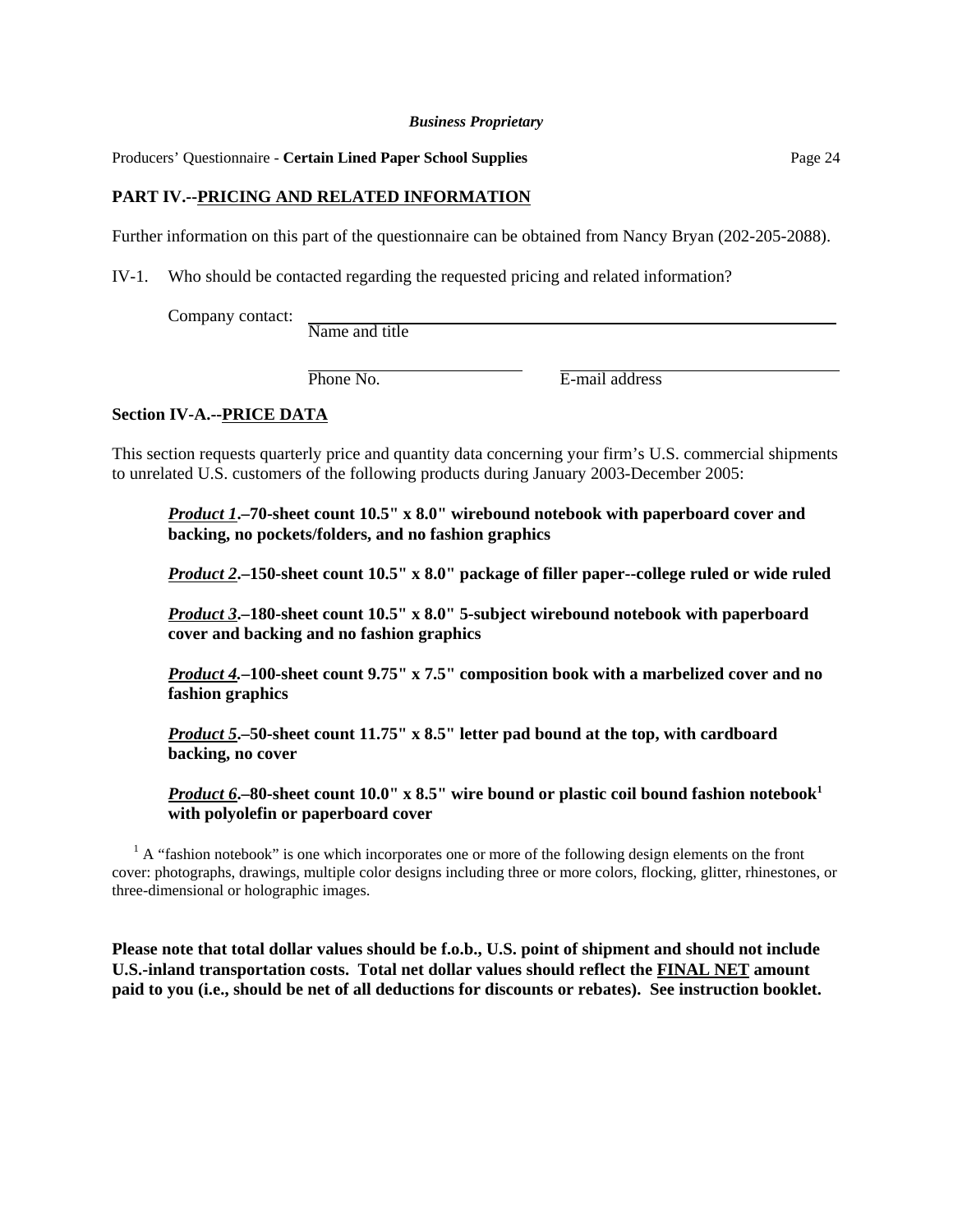Producers' Questionnaire - **Certain Lined Paper School Supplies** Page 25

## **PART IV.--PRICING AND RELATED INFORMATION--***Continued*

#### **Section IV-A.--PRICE DATA--***Continued*

**COPY THIS PAGE AS NECESSARY.** Complete a separate page for each of the specified products<sup>1</sup> produced and sold by your firm. **For multi-packs, report each item in the pack as an individual "each."**

| <b>Product 1</b><br><b>Product 2</b><br><b>Product 3</b><br><b>Product 4</b>                                                                                                         | Product 5 | Product 6                              |
|--------------------------------------------------------------------------------------------------------------------------------------------------------------------------------------|-----------|----------------------------------------|
| (Quantity in eaches, value in dollars)                                                                                                                                               |           |                                        |
| <b>Period of shipment</b>                                                                                                                                                            | Quantity  | <b>Net</b><br>F.o.b Value <sup>1</sup> |
| 2003:                                                                                                                                                                                |           |                                        |
| January-March                                                                                                                                                                        |           |                                        |
| April-June                                                                                                                                                                           |           |                                        |
| July-September                                                                                                                                                                       |           |                                        |
| October-December                                                                                                                                                                     |           |                                        |
| 2004:                                                                                                                                                                                |           |                                        |
| January-March                                                                                                                                                                        |           |                                        |
| April-June                                                                                                                                                                           |           |                                        |
| July-September                                                                                                                                                                       |           |                                        |
| October-December                                                                                                                                                                     |           |                                        |
| 2005:                                                                                                                                                                                |           |                                        |
| January-March                                                                                                                                                                        |           |                                        |
| April-June                                                                                                                                                                           |           |                                        |
| July-September                                                                                                                                                                       |           |                                        |
| October-December                                                                                                                                                                     |           |                                        |
| <sup>1</sup> Net values (i.e., gross sales values less all discounts, allowances, rebates, prepaid freight, and the value of<br>returned goods), f.o.b. your U.S. point of shipment. |           |                                        |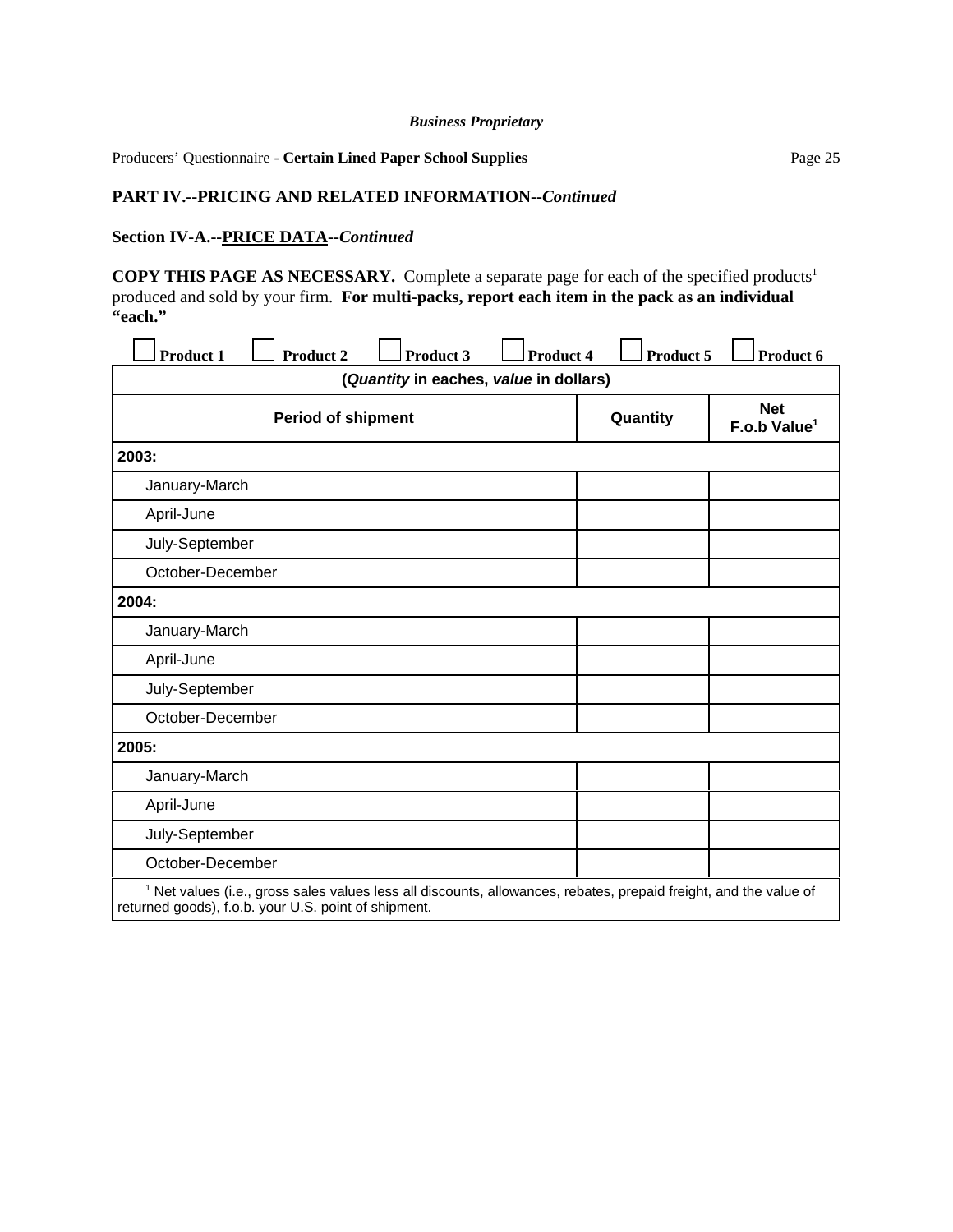Producers' Questionnaire - **Certain Lined Paper School Supplies** Page 26

#### **PART IV.--PRICING AND RELATED INFORMATION--***Continued*

#### **Section IV-B.--PRICE-RELATED QUESTIONS**

l

l

l

l

**Although the questions below pertain to certain lined paper school supplies, if your answers differ materially by country or product (CLPSS, OLPP, OSLPP), please respond separately for each country and product.**

- IV-B-1. Please describe how your firm determines the prices that it charges for sales of certain lined paper school supplies (transaction by transaction negotiation, contracts for multiple shipments, set price lists, etc.). If your firm issues price lists, please include a copy of a recent price list with your submission. If your price list is large, please submit sample pages.
- IV-B-2. Please describe your firm's discount policy (quantity discounts, total volume discounts, etc.).
- IV-B-3. What are your firm's typical sales terms for its U.S.-produced certain lined paper school supplies (e.g., 2/10 net 30 days)? On what basis are your prices of domestic certain lined paper products usually quoted (e.g., f.o.b. warehouse, or delivered)?
- IV-B-4. Approximately what share of your firm's sales of its U.S.-produced certain lined paper school supplies in 2005 were on a (1) long-term contract basis (multiple deliveries for more than 12 months), (2) short-term contract basis (multiple deliveries up to 12 months), and (3) spot sales basis (for a single delivery)?

| <b>Type of sale</b>  | Share of sales (percent) |
|----------------------|--------------------------|
| Long-term contracts  |                          |
| Short-term contracts |                          |
| Spot sales           |                          |

- IV-B-5. If you sell on a long-term contract basis, please answer the following questions with respect to provisions of a typical long-term contract.
	- (a) What is the average duration of a contract?
	- (b) Can prices be renegotiated during the contract period?
	- (c) Does the contract fix quantity, price, or both?
	- (d) Does the contract have a meet or release provision?
	- (e) In the last 2 years, how often was a meet or release provision activated?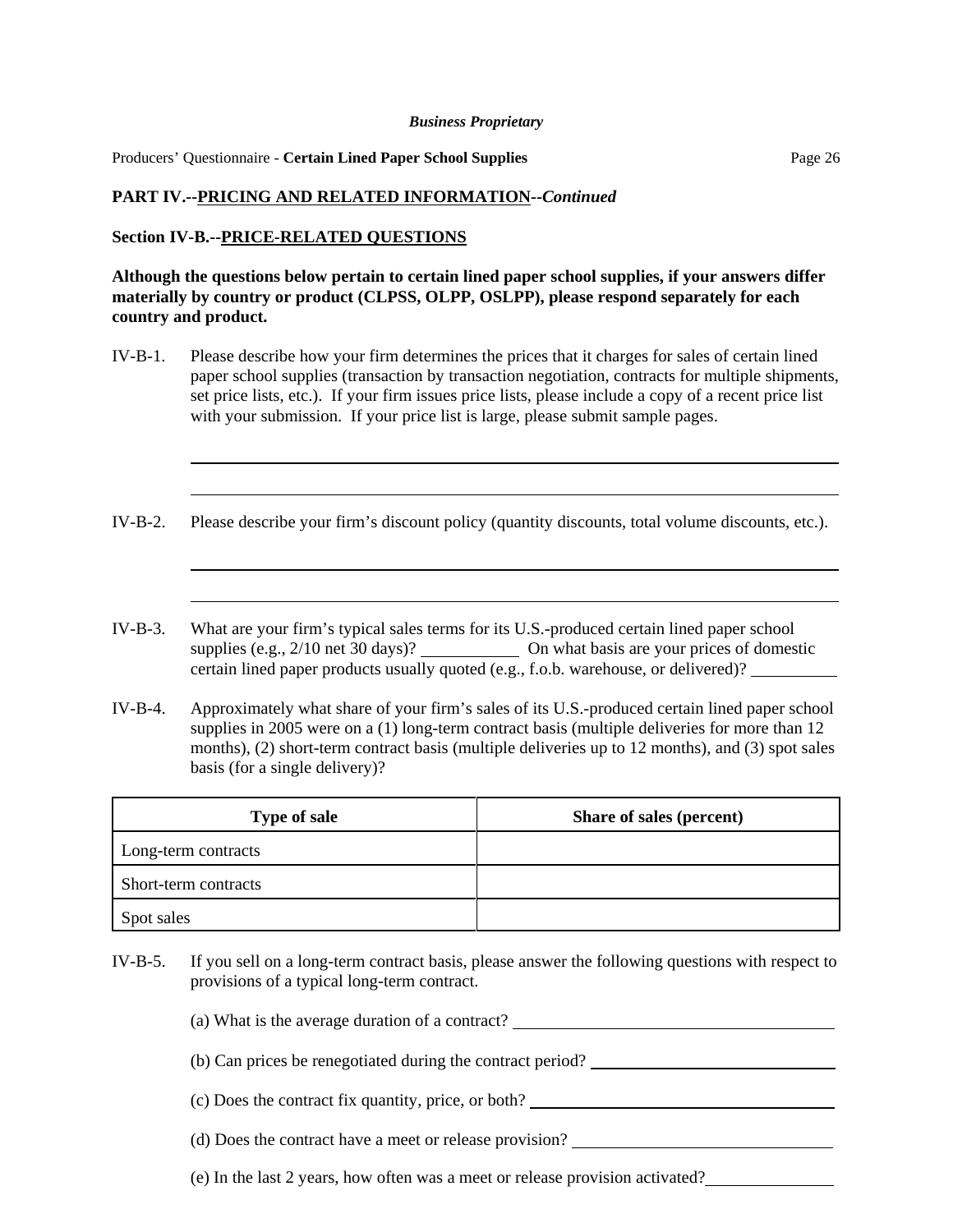## **PART IV.--PRICING AND RELATED INFORMATION--***Continued*

#### **Section IV-B.--PRICE-RELATED QUESTIONS**

l

l

**Although the questions below pertain to certain lined paper school supplies, if your answers differ materially by country or product (CLPSS, OLPP, OSLPP), please respond separately for each country and product.**

IV-B-6. If you sell on a short-term contract basis, please answer the following questions with respect to provisions of a typical short-term contract.

(a) What is the average duration of a contract?

(b) Can prices be renegotiated during the contract period?

(c) Does the contract fix quantity, price, or both?

- (d) Does the contract have a meet or release provision?
- (e) In the last 2 years, how often was a meet or release provision activated?
- IV-B-7. (a) What is the average lead time between a customer's order and the date of delivery for your firm's sales of your U.S.-produced certain lined paper school supplies?

| <b>Source</b>     | Share of 2005 sales | <b>Lead time</b> |
|-------------------|---------------------|------------------|
| From inventory    |                     |                  |
| Produced to order |                     |                  |
| <b>Total</b>      | 100%                |                  |

(b) Do you have back-to-school or other periodic supply agreements which call for the phased delivery of products over a given period of time? If so, please indicate how this impacts your response above.

IV-B-8. (a) What is the approximate percentage of the total delivered cost of certain lined paper school supplies that is accounted for by U.S. inland transportation costs? percent.

> (b) Who generally arranges the transportation to your customers' locations? Your firm or purchaser (check one).

(c) What proportion of your sales occur within 100 miles of your storage or production facility? percent. 101 to 1,000 miles? percent. Over 1,000 miles? percent.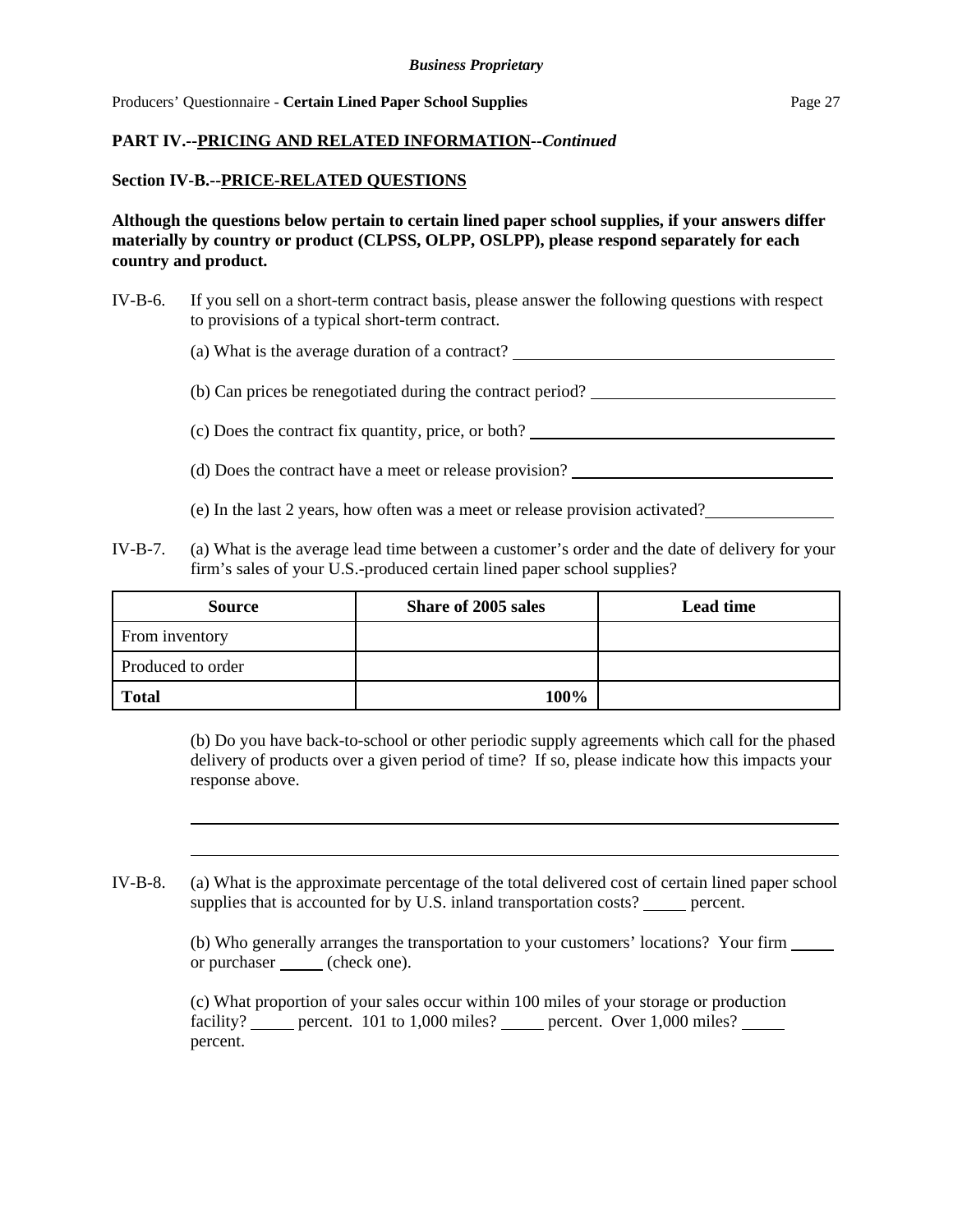Producers' Questionnaire - **Certain Lined Paper School Supplies** Page 28

# **PART IV.--PRICING AND RELATED INFORMATION--***Continued*

#### **Section IV-B.--PRICE-RELATED QUESTIONS --***Continued*

l

**Although the questions below pertain to certain lined paper school supplies, if your answers differ materially by country or product (CLPSS, OLPP, OSLPP), please respond separately for each country and product.**

IV-B-9. What is the geographic market area in the United States served by your firm's certain lined paper school supplies?

| $\Box$ Northeast | $\Box$ Mid-Atlantic $\Box$ Midwest |                                      | $\Box$ Southeast |
|------------------|------------------------------------|--------------------------------------|------------------|
| $\Box$ Southwest |                                    | Rocky Mountains Nest Coast Northwest |                  |
| $\Box$ National  | Other (describe) $\_\_\_\_\_\_\_\$ |                                      |                  |

IV-B-10. Describe the end uses of the certain lined paper school supplies that you manufacture. For each end-use product, what percentage of the total cost is accounted for by certain lined paper school supplies?

|          | End use                     |                                               | Share of total cost accounted for by<br>CLPSS (percent)                                                                                                                                                                                        |  |
|----------|-----------------------------|-----------------------------------------------|------------------------------------------------------------------------------------------------------------------------------------------------------------------------------------------------------------------------------------------------|--|
| IV-B-11. | paper school supplies.      |                                               | (a) Please list in order of importance any products that may be substituted for certain lined                                                                                                                                                  |  |
|          |                             |                                               | $(1)$ (2) (3)                                                                                                                                                                                                                                  |  |
|          | which they are substitutes. |                                               | (b) For each possible substitute product, please give examples of applications and end uses for                                                                                                                                                |  |
|          | school supplies?            |                                               | (c) Have changes in the prices of these products affected the price for certain lined paper                                                                                                                                                    |  |
|          | $\Box$ No                   | lined paper school supplies or final end use? | Yes-To what degree do changes in their prices affect the price for certain<br>lined paper school supplies? Does this effect have a time lag? If so, how long<br>is the time lag for each substitute product? Does this vary by type of certain |  |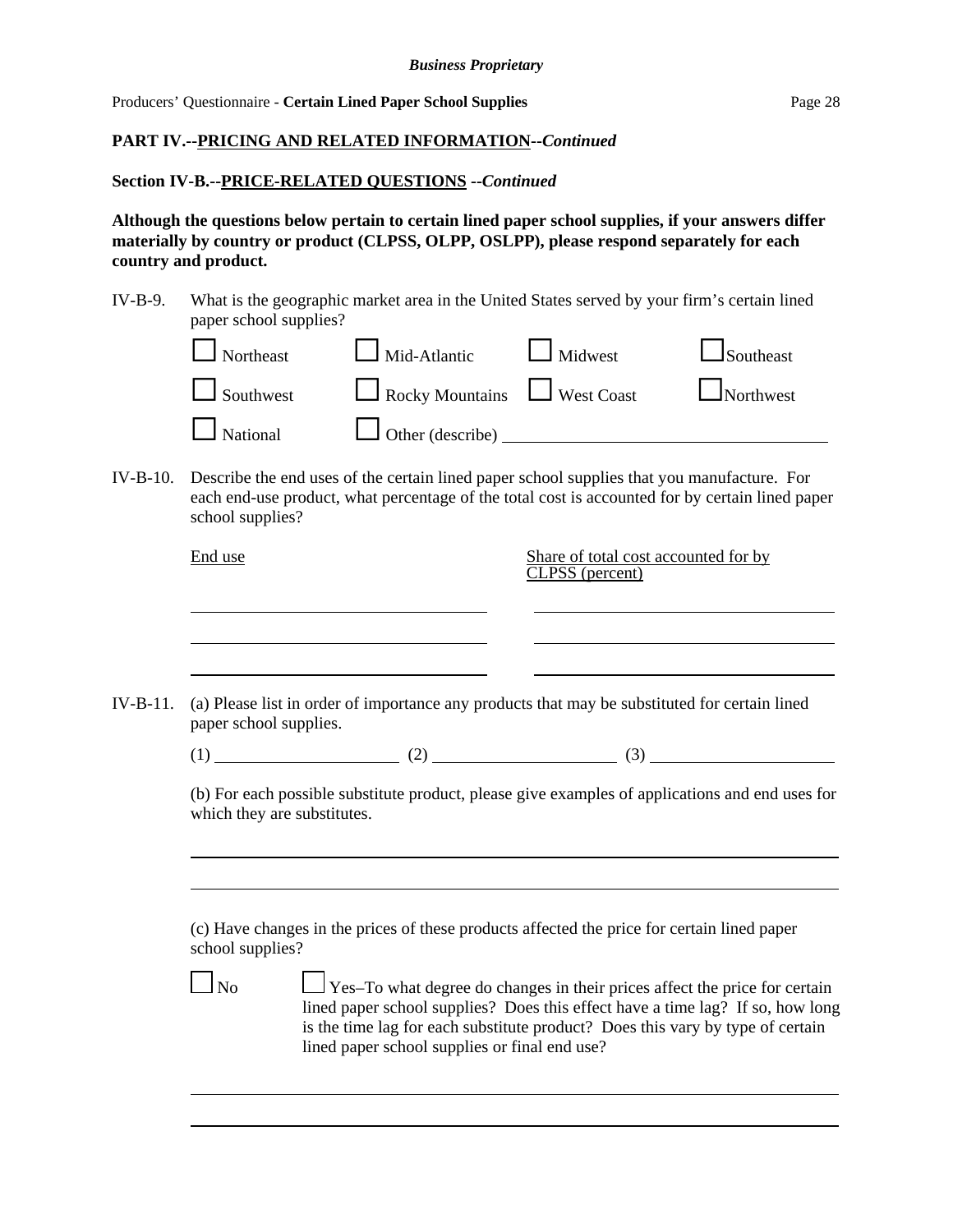## **PART IV.--PRICING AND RELATED INFORMATION--***Continued*

#### **Section IV-B.--PRICE-RELATED QUESTIONS--***Continued*

**Although the questions below pertain to certain lined paper school supplies, if your answers differ materially by country or product (CLPSS, OLPP, OSLPP), please respond separately for each country and product.**

| $IV-B-12.$ | How has the demand within the United States (and outside the United States if known) for<br>certain lined paper school supplies changed since January 1, 2003? What principal factors<br>affect changes in demand?                                                        |
|------------|---------------------------------------------------------------------------------------------------------------------------------------------------------------------------------------------------------------------------------------------------------------------------|
|            | Increased<br>Unchanged<br>Decreased                                                                                                                                                                                                                                       |
|            |                                                                                                                                                                                                                                                                           |
| $IV-B-13.$ | Have there been any significant changes in the product range or marketing of certain lined<br>paper school supplies since January 1, 2003?                                                                                                                                |
|            | Yes--Please describe.<br>$\ln$                                                                                                                                                                                                                                            |
|            |                                                                                                                                                                                                                                                                           |
| $IV-B-14.$ | Does your firm sell certain lined paper school supplies over the internet?<br>N <sub>o</sub><br>Yes-Please describe, noting the estimated percentage of your firm's total<br>sales of certain lined paper school supplies in 2005 accounted for by internet               |
|            | sales.                                                                                                                                                                                                                                                                    |
| $IV-B-15.$ | Identify the brightness level of each of your paper products below. If brightness varies within<br>a product category, or changed since January 1, 2003, provide details as to all such<br>differences, and the dates on which you changed the brightness of the product: |
|            | Certain lined paper school supplies:                                                                                                                                                                                                                                      |
|            |                                                                                                                                                                                                                                                                           |
|            |                                                                                                                                                                                                                                                                           |
|            | Other lined paper products:                                                                                                                                                                                                                                               |
|            |                                                                                                                                                                                                                                                                           |
|            | Out-sized lined paper products:                                                                                                                                                                                                                                           |
|            |                                                                                                                                                                                                                                                                           |

l l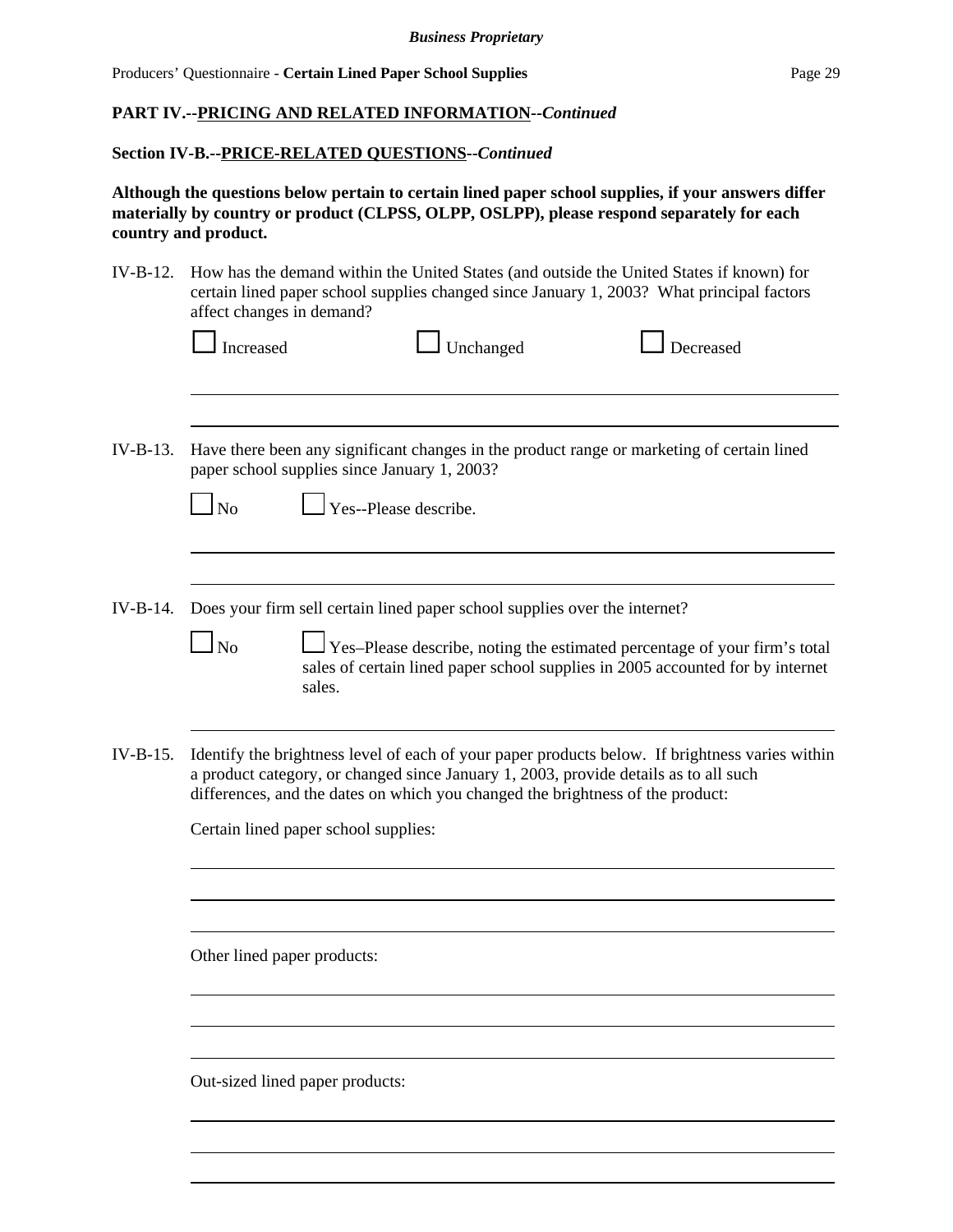Producers' Ouestionnaire - **Certain Lined Paper School Supplies** Page 30

l

# **PART IV.--PRICING AND RELATED INFORMATION--***Continued*

# **Section IV-B.--PRICE-RELATED QUESTIONS --***Continued*

**Although the questions below pertain to certain lined paper school supplies, if your answers differ materially by country or product (CLPSS, OLPP, OSLPP), please respond separately for each country and product.**

IV-B-16. Are certain lined paper school supplies produced in the United States and in other countries interchangeable (i.e., can they physically be used in the same applications)? Please indicate below, using "A" to indicate that the products from a specified country-pair are *always* interchangeable, "F" to indicate that the products are *frequently* interchangeable,"S" to indicate that the products are *sometimes* interchangeable,"N" to indicate that the products are *never* interchangeable, and "0" to indicate *no familiarity* with products from a specified country-pair.<sup>1</sup>

| Country-pair         | United<br><b>States</b> | China | India | Indonesia | <b>Brazil</b> | Other<br>countries |
|----------------------|-------------------------|-------|-------|-----------|---------------|--------------------|
| <b>United States</b> |                         |       |       |           |               |                    |
| China                |                         |       |       |           |               |                    |
| India                |                         |       |       |           |               |                    |
| Indonesia            |                         |       |       |           |               |                    |
| <b>Brazil</b>        |                         |       |       |           |               |                    |

 <sup>1</sup> For any country-pair producing certain lined paper school supplies that are *sometimes* or *never* interchangeable, please explain the factors that limit or preclude interchangeable use:

>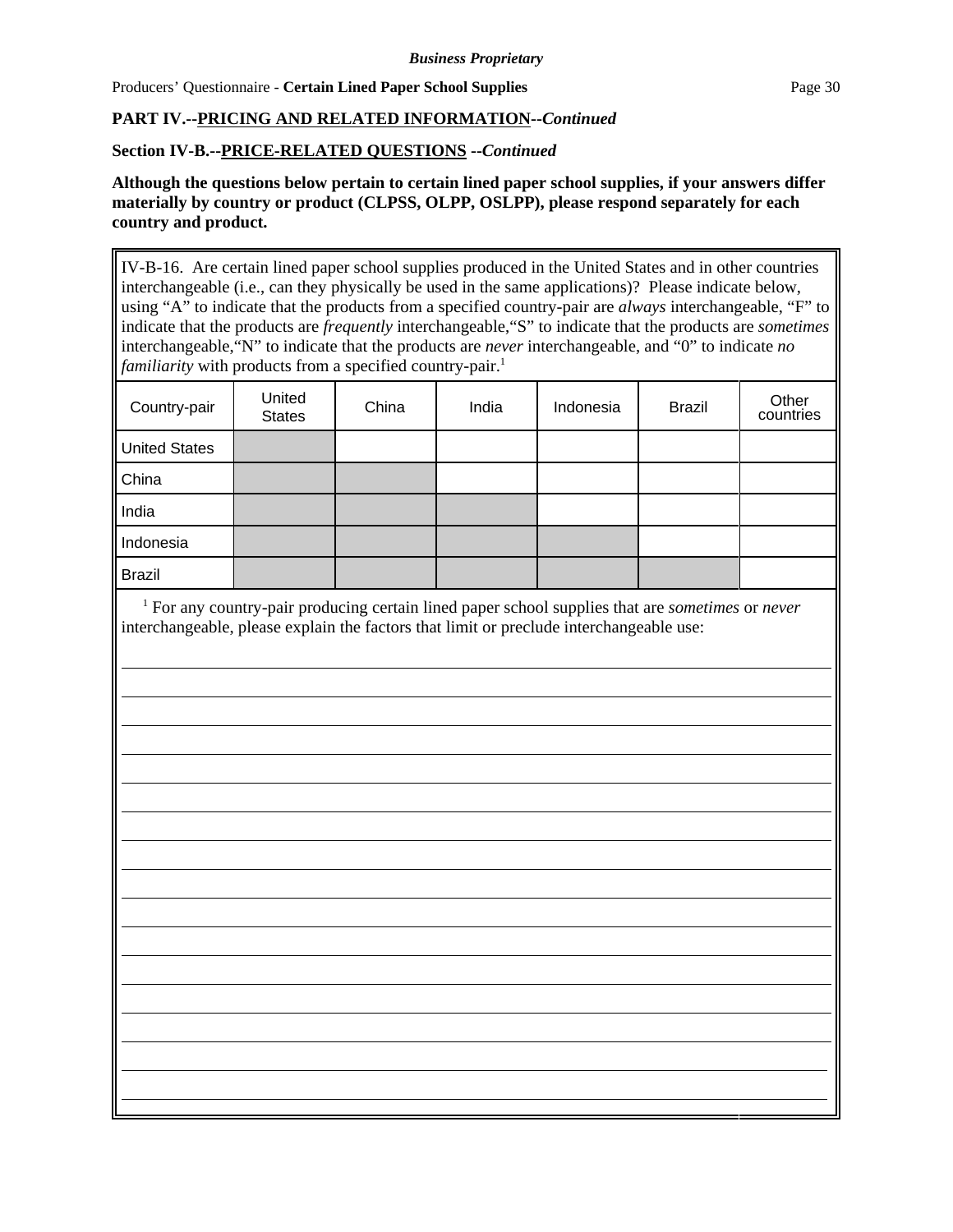Producers' Ouestionnaire - **Certain Lined Paper School Supplies** Page 31

l

# **PART IV.--PRICING AND RELATED INFORMATION--***Continued*

## **Section IV-B.--PRICE-RELATED QUESTIONS--***Continued*

**Although the questions below pertain to certain lined paper school supplies, if your answers differ materially by country or product (CLPSS, OLPP, OSLPP), please respond separately for each country and product.**

IV-B-17. Are differences other than price (i.e., quality, availability, transportation network, product range, technical support, etc.) between certain lined paper school supplies produced in the United States and in other countries a significant factor in your firm's sales of the products? Please indicate below, using "A" to indicate that such differences are *always* significant, "F" to indicate that such differences are *frequently* significant,"S" to indicate that such differences are *sometimes* significant,"N" to indicate that such differences are *never* significant, and "0" to indicate *no familiarity* with products from a specified country-pair.<sup>1</sup>

| Country-pair         | United<br><b>States</b> | China | India | Indonesia | <b>Brazil</b> | Other<br>countries |
|----------------------|-------------------------|-------|-------|-----------|---------------|--------------------|
| <b>United States</b> |                         |       |       |           |               |                    |
| China                |                         |       |       |           |               |                    |
| India                |                         |       |       |           |               |                    |
| Indonesia            |                         |       |       |           |               |                    |
| <b>Brazil</b>        |                         |       |       |           |               |                    |

<sup>1</sup> For any country-pair for which factors other than price *always or frequently* are a significant factor in your firm's sales of certain lined paper school supplies, identify the country-pair and report the advantages or disadvantages imparted by such factors:

> 

*IF YOU DID NOT INDICATE THAT YOUR ANSWERS DIFFERED MATERIALLY BY COUNTRY OR PRODUCT (CLPSS, OLPP, OSLPP) AS ASKED AT THE TOP OF EACH PAGE IN PART IV-B, CHECK THE BOX BELOW TO CONFIRM THAT THERE ARE NO MATERIAL DIFFERENCES:* 

| confirm |
|---------|
|         |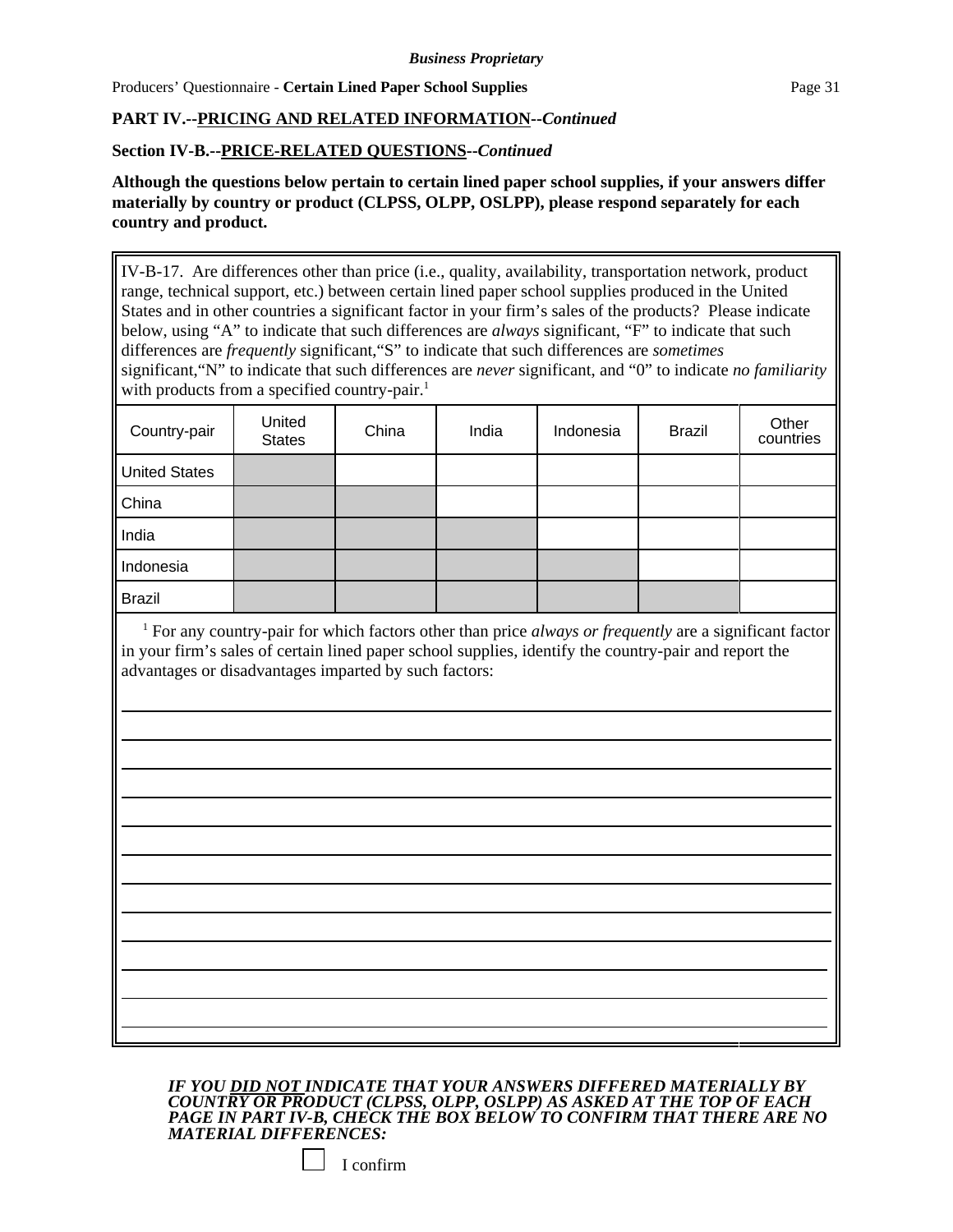Producers' Ouestionnaire - **Certain Lined Paper School Supplies** Page 32

l l

 $\overline{a}$ l

 $\overline{a}$ l

 $\overline{a}$ l

 $\overline{\phantom{a}}$ l

l  $\overline{\phantom{a}}$ 

# **PART IV.--PRICING AND RELATED INFORMATION--***Continued*

#### **Section IV-C.--DOMESTIC LIKE PRODUCT QUESTIONS**

**The following questions relate to the degree of similarity or the differences between certain lined paper school supplies (CLPSS), other lined paper products (OLPP), and out-sized lined paper product (OSLPP) in the U.S. market.** Please do not give similarities/differences between domestic CLPSS and imported CLPSS. This question does not ask for comparisons of the domestic product with the imported product, but rather for comparisons between the three domestically produced products.

- IV-C-1. Please describe any similarities and/or differences in the physical characteristics of U.S.-produced CLPSS, OLPP, and OSLPP.
- IV-C-2. Please describe any similarities and/or differences in the uses for U.S.-produced CLPSS, OLPP, and OSLPP in the United States; i.e., are they interchangeable in the home, college, high school, and business context.

 

 

 

 

 

 

- IV-C-3. Please describe any similarities and/or differences in the U.S. channels of distribution (e.g., distributors to schools, distributors to offices, retailers/end users, etc.) for CLPSS, OLPP, and OSLPP.
- IV-C-4. Please describe, to the best of your knowledge, any similarities and/or differences in customer and producer perceptions of U.S.-produced CLPSS, OLPP, and OSLPP in the U.S. market.
- IV-C-5. Please explain whether U.S.-produced CLPSS, OLPP, and OSLPP are made in common (i.e., the same or shared) U.S. manufacturing facilities, using common production processes, and production employees.
- IV-C-6. Please describe any similarities and/or differences in the prices of U.S.-produced CLPSS, OLPP, and OSLPP in the U.S. market.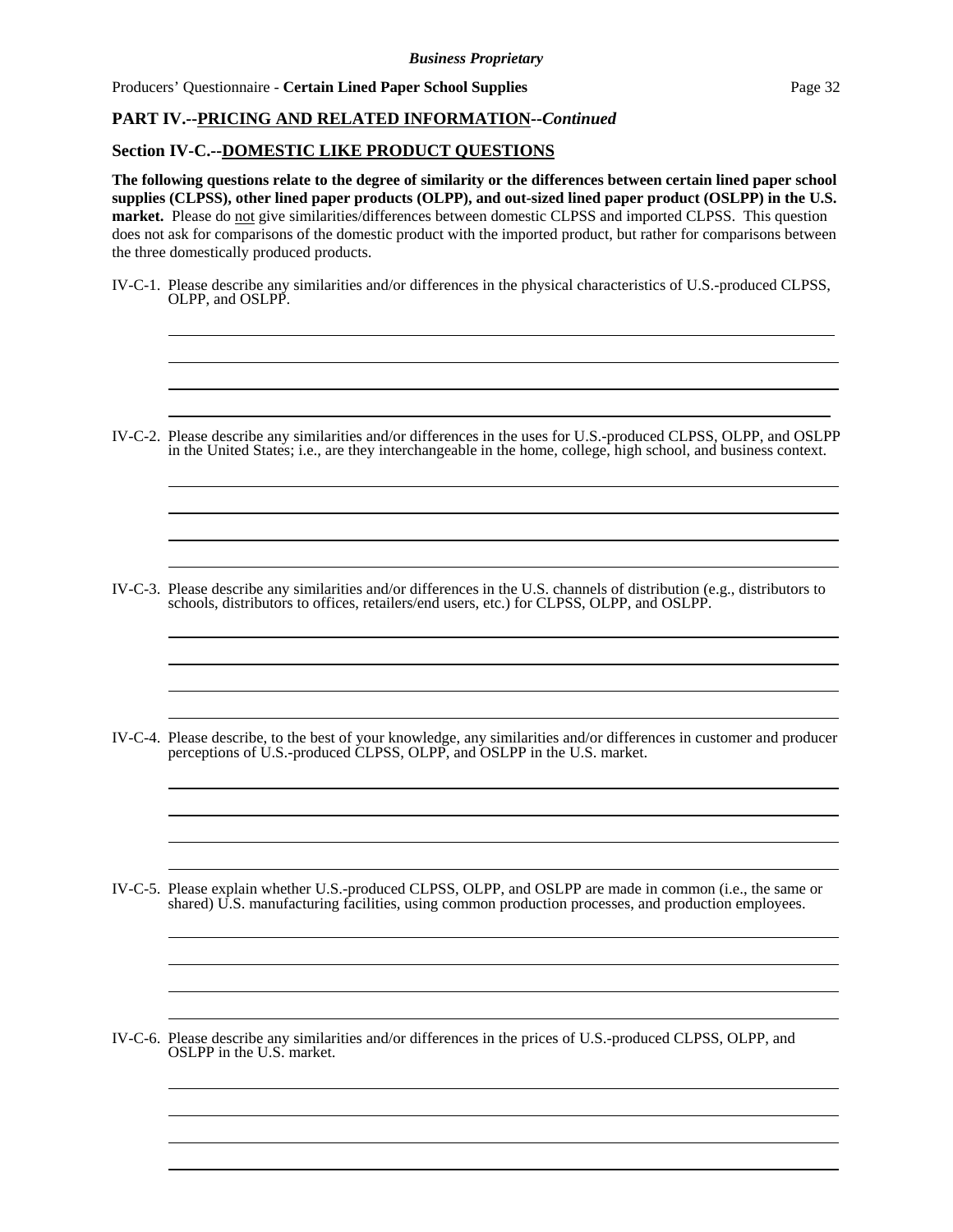## **PART IV.--PRICING AND RELATED INFORMATION--***Continued*

#### **Section IV-C.--DOMESTIC LIKE PRODUCT QUESTIONS**

IV-C-7. Please describe any similarities and/or differences in the (1) physical characteristics, (2) interchangeability, (3) U.S. channels of distribution, (4) customer and producer perceptions, (5) manufacturing facilities and production processes, and (6) prices for any lined paper or lined paper products with dimensions smaller than 5 x 7 inches and lined paper or lined paper products with the smaller dimension measuring 5 to 15 inches (inclusive) and the larger dimension measuring 7 to 15 inches (inclusive).

the control of the control of the control of the control of the control of the control of the control of the control of the control of the control of the control of the control of the control of the control of the control

## **(a) Physical characteristics:**

**(b) Interchangeability**:

l

l

l

l

l

**(c) Channels of distribution:**

**(d) Customer and producer perceptions:**

**(e) Manufacturing processes:**

**(f) Price:**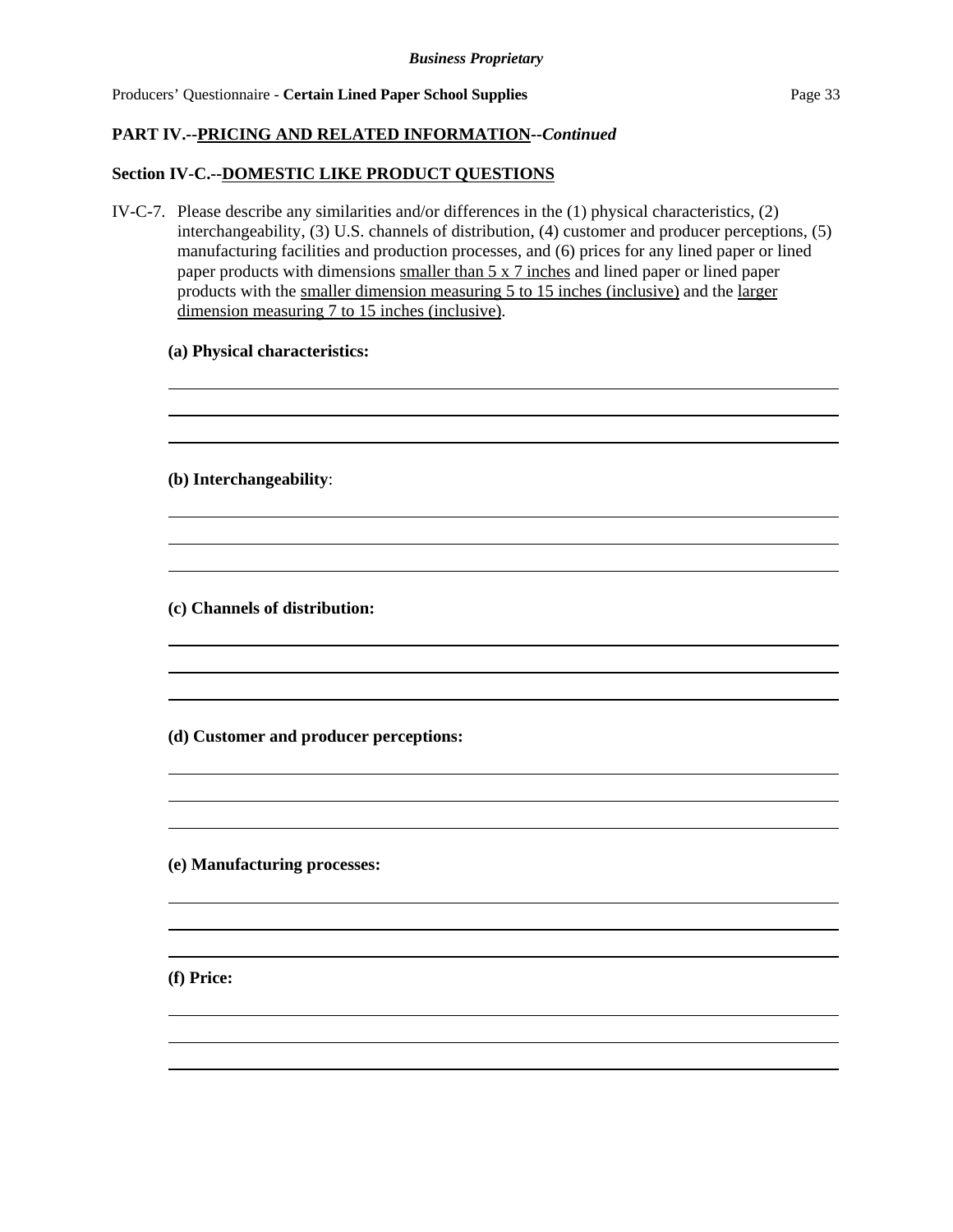Producers' Questionnaire - **Certain Lined Paper School Supplies** Page 34

# **PART IV.--PRICING AND RELATED INFORMATION--***Continued*

# **Section IV-D.--CUSTOMER IDENTIFICATION**

IV-D-1. Please identify below the names and addresses of your firm's 5 largest customers for **certain lined paper school supplies** during 2003-2005. Please also provide the name and telephone number of a contact person and the share of the quantity of your firm's total shipments of certain lined paper school supplies that each of these customers accounted for in 2005.

| No.                     | <b>Customer's name</b> | Street address (not<br>P.O. box), city,<br>state, and zip code | <b>Contact person</b> | Area<br>code and<br>telephon<br>e number | <b>Share</b><br>$\frac{\text{of}}{2005}$<br>sales<br>$(\%)$ |
|-------------------------|------------------------|----------------------------------------------------------------|-----------------------|------------------------------------------|-------------------------------------------------------------|
| 1                       |                        |                                                                |                       |                                          |                                                             |
| $\mathbf{2}$            |                        |                                                                |                       |                                          |                                                             |
| 3                       |                        |                                                                |                       |                                          |                                                             |
| $\overline{\mathbf{4}}$ |                        |                                                                |                       |                                          |                                                             |
| 5                       |                        |                                                                |                       |                                          |                                                             |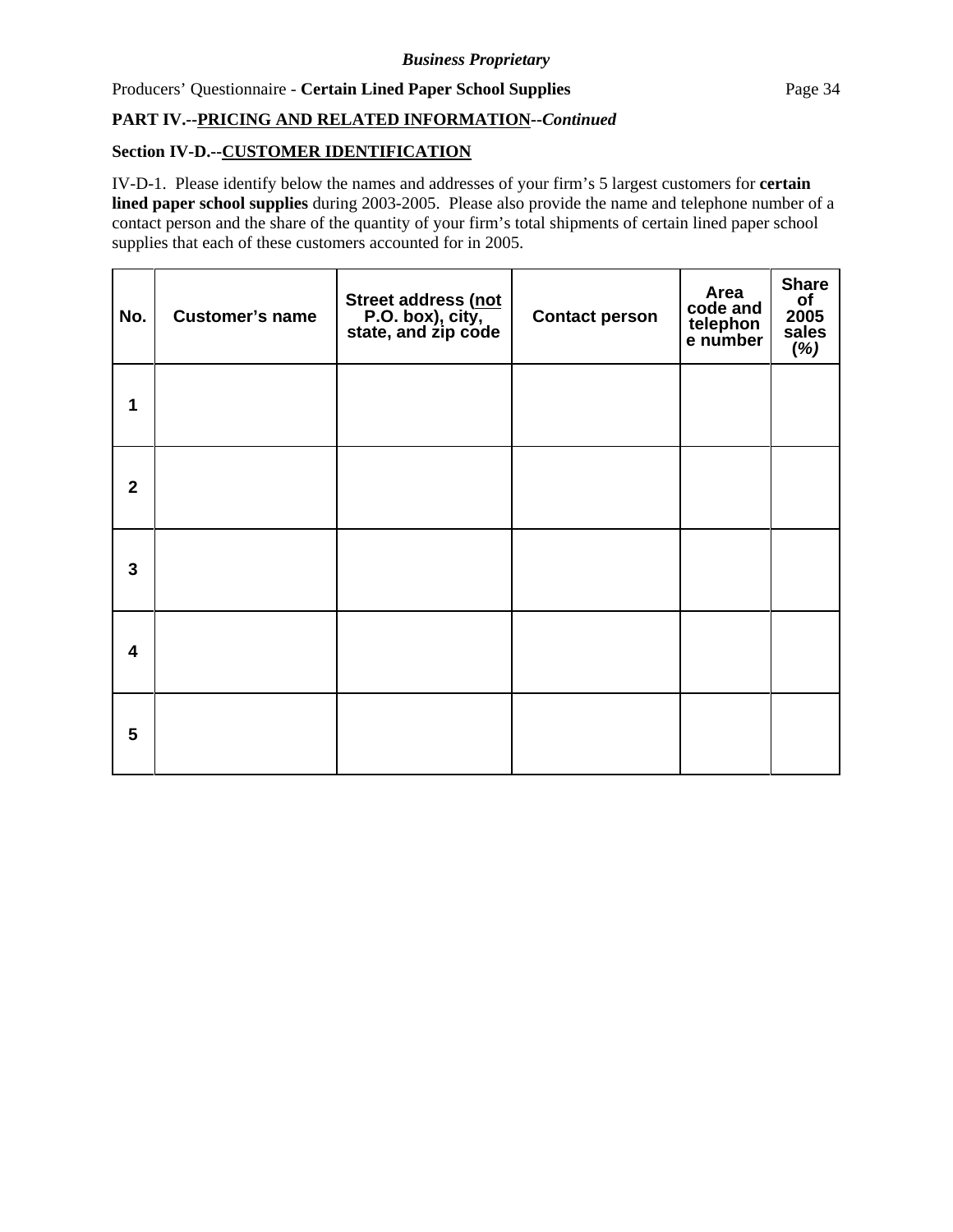# **PART IV.--PRICING AND RELATED INFORMATION--***Continued*

## **Section IV-D.--CUSTOMER IDENTIFICATION--***Continued*

IV-D-2. Please identify below the names and addresses of your firm's 5 largest customers for **other lined paper products** during 2003-2005. Please also provide the name and telephone number of a contact person and the share of the quantity of your firm's total shipments of other lined paper products that each of these customers accounted for in 2005.

| No.            | <b>Customer's name</b> | Street address (not<br>P.O. box), city,<br>state, and zip code | <b>Contact person</b> | Area<br>code and<br>telephon<br>e number | <b>Share</b><br>of<br>2005<br>sales<br>(%) |
|----------------|------------------------|----------------------------------------------------------------|-----------------------|------------------------------------------|--------------------------------------------|
| 1              |                        |                                                                |                       |                                          |                                            |
| $\overline{2}$ |                        |                                                                |                       |                                          |                                            |
| 3              |                        |                                                                |                       |                                          |                                            |
| 4              |                        |                                                                |                       |                                          |                                            |
| 5              |                        |                                                                |                       |                                          |                                            |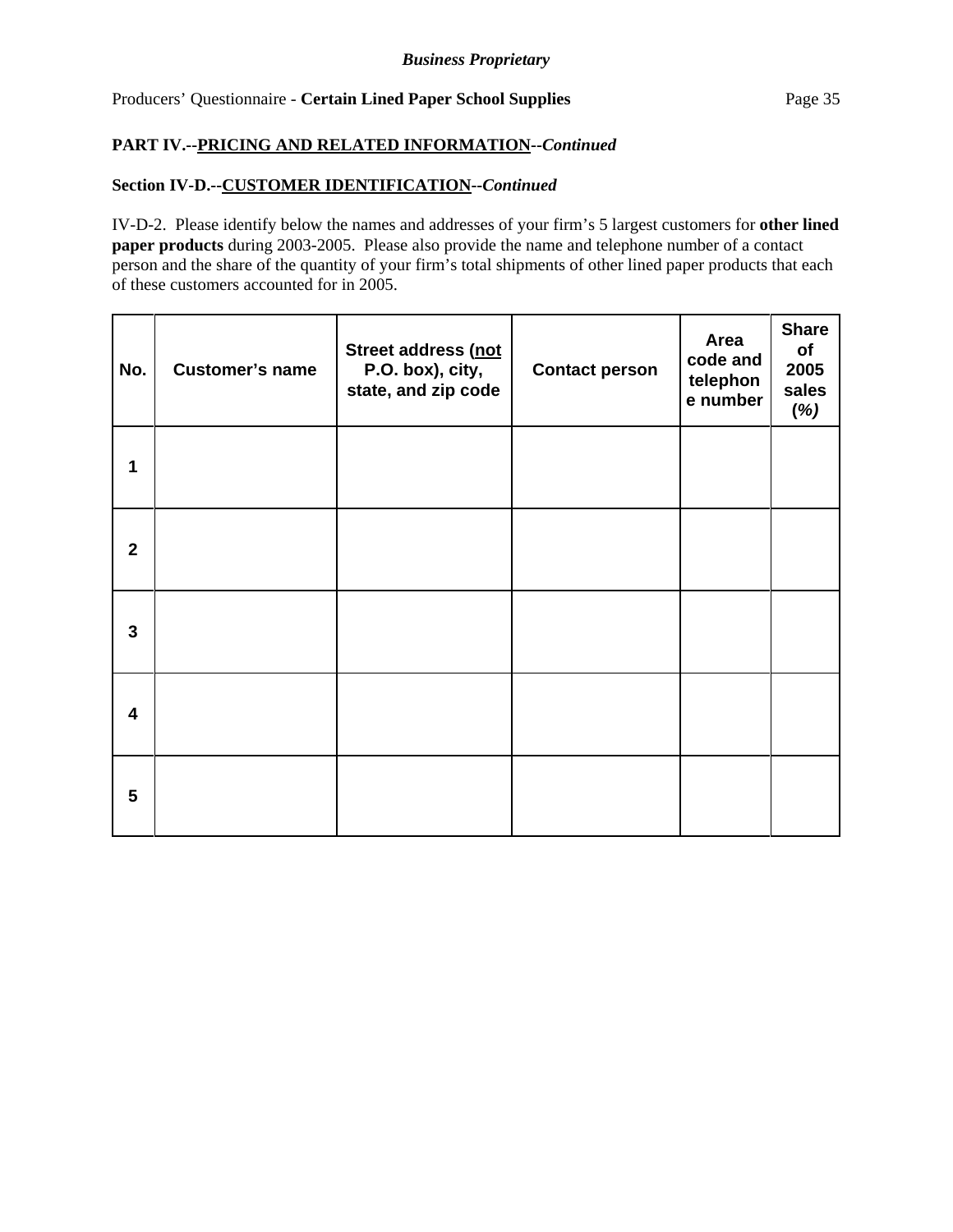## Producers' Questionnaire - **Certain Lined Paper School Supplies** Page 36

#### **PART IV.--PRICING AND RELATED INFORMATION--***Continued*

## **Section IV-D.--CUSTOMER IDENTIFICATION--***Continued*

IV-D-3. Please identify below the names and addresses of your firm's 5 largest customers for **out-sized lined paper products** during 2003-2005. Please also provide the name and telephone number of a contact person and the share of the quantity of your firm's total shipments of out-sized lined paper products that each of these customers accounted for in 2005.

| No.          | <b>Customer's name</b> | Street address (not<br>P.O. box), city,<br>state, and zip code | <b>Contact person</b> | Area<br>code and<br>telephon<br>e number | <b>Share</b><br>of<br>2005<br>sales<br>(%) |
|--------------|------------------------|----------------------------------------------------------------|-----------------------|------------------------------------------|--------------------------------------------|
| 1            |                        |                                                                |                       |                                          |                                            |
| $\mathbf{2}$ |                        |                                                                |                       |                                          |                                            |
| 3            |                        |                                                                |                       |                                          |                                            |
| 4            |                        |                                                                |                       |                                          |                                            |
| 5            |                        |                                                                |                       |                                          |                                            |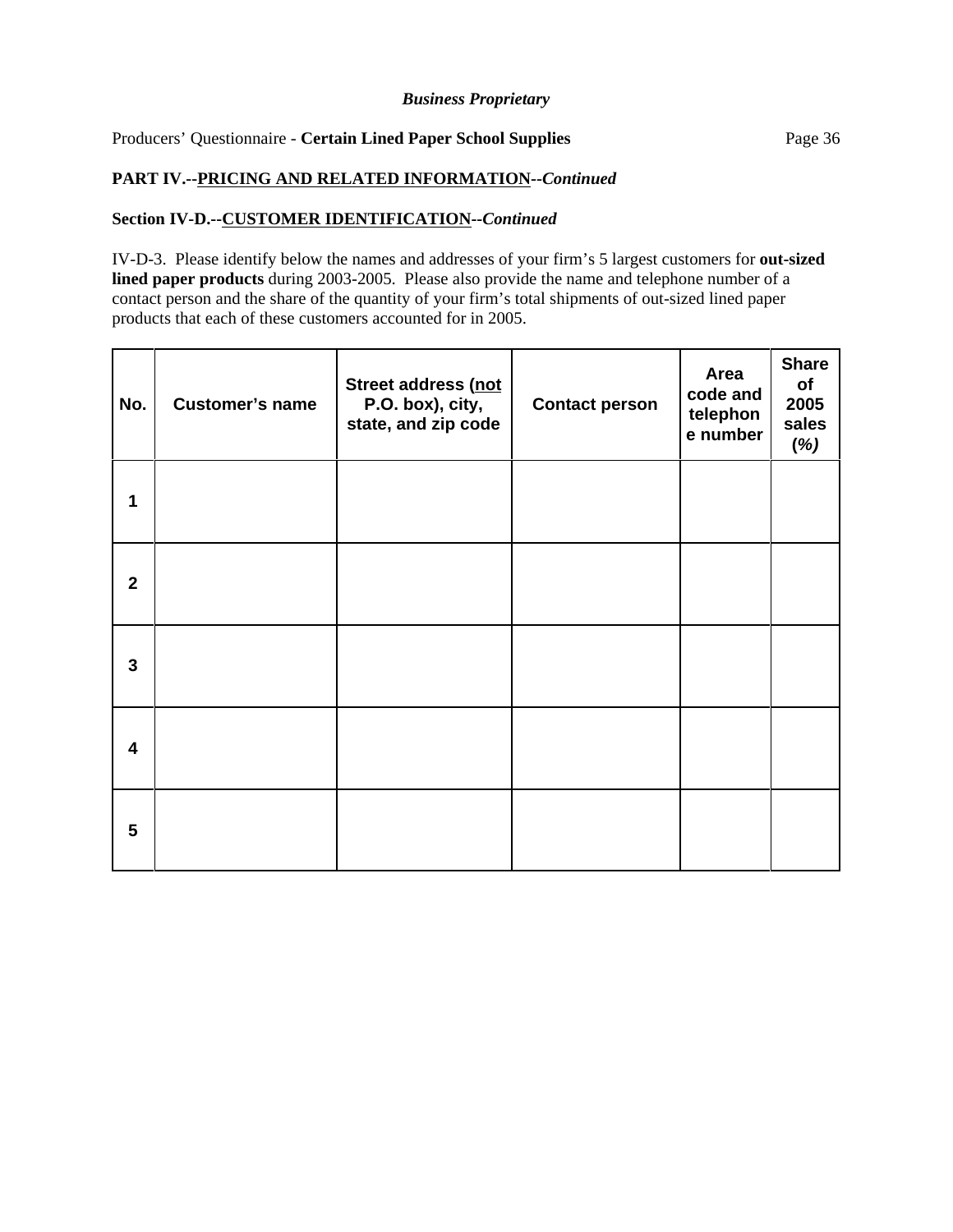# Producers' Questionnaire - **Certain Lined Paper School Supplies** Page 37 **PART IV.--PRICING AND RELATED INFORMATION--***Continued*

# **Section IV-E.--COMPETITION FROM IMPORTS--LOST REVENUES**

**THIS SECTION IS TO BE COMPLETED ONLY BY NON-PETITIONERS**. (Note: petitioners may provide allegations involving quotes made AFTER the filing of the petition.)

**Since January 1, 2003:** To avoid losing sales to competitors selling certain lined paper school supplies from China, India, and Indonesia, did your firm:

| Reduce prices                       | $\vert$ $\vert$ Yes | N <sub>0</sub> |
|-------------------------------------|---------------------|----------------|
| Roll back announced price increases | $\Box$ Yes          | $\Box$ No      |

If yes, please furnish as much of the following information as possible for each affected transaction. Document such allegations of lost revenues whenever possible (documentation could include copies of invoices, sales reports, or letters from customers). **Please note that the Commission may contact the firms named to verify the allegations reported**.

Customer name, contact person, phone and fax numbers Specific product(s) involved Date of your initial price quotation Quantity involved Your initial *rejected* price quotation (total delivered value) Your *accepted* price quotation (total delivered value) The country of origin of the competing imported product The competing price quotation of the imported product (total delivered value)

| <b>Customer name,</b><br>contact person,<br>phone and fax<br>numbers | <b>Product</b> | Date<br>of<br>quote | <b>Quantity</b><br>(eaches) | <b>Initial</b><br>rejected<br>U.S. price<br>(total<br>value--<br>dollars) | <b>Accepte</b><br>d U.S.<br>price<br>(total<br>value--<br>dollars) | <b>Country</b><br>of origin | <b>Competing</b><br>import<br>price (total<br>value--<br>dollars) |
|----------------------------------------------------------------------|----------------|---------------------|-----------------------------|---------------------------------------------------------------------------|--------------------------------------------------------------------|-----------------------------|-------------------------------------------------------------------|
|                                                                      |                |                     |                             |                                                                           |                                                                    |                             |                                                                   |
|                                                                      |                |                     |                             |                                                                           |                                                                    |                             |                                                                   |
|                                                                      |                |                     |                             |                                                                           |                                                                    |                             |                                                                   |